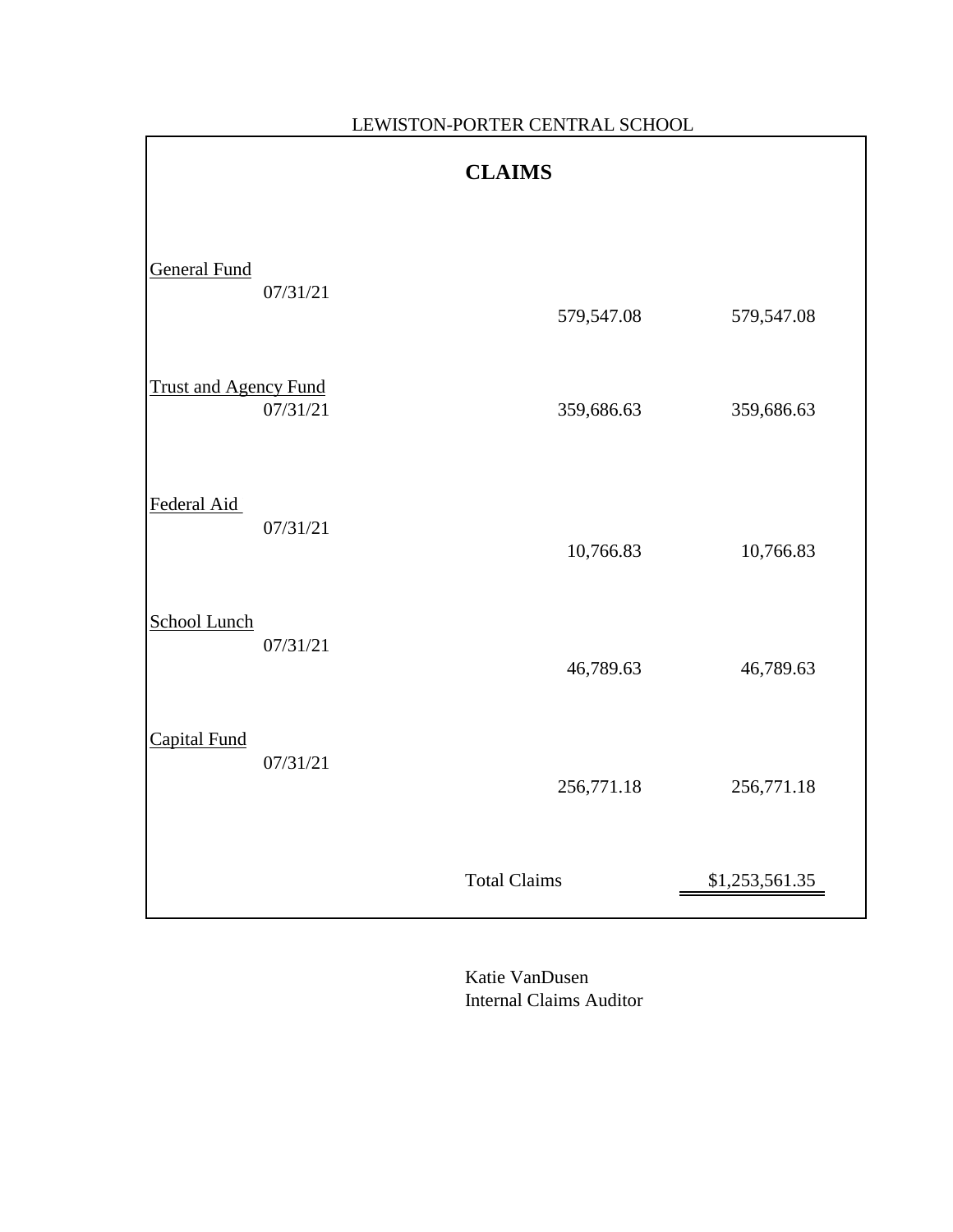| Check #        | Check Warrant Report For Dates 7/1/2021 - 7/31/2021<br><b>Check Date Vendor Name</b> | <b>Account</b>                                                                                                                                                                                                                                 | <b>Account Description</b>                                                                                                                                                                                                                                                               | <b>Check Amount</b>                                                                                                             | Liquidated                   | <b>Check Sub Total</b> |
|----------------|--------------------------------------------------------------------------------------|------------------------------------------------------------------------------------------------------------------------------------------------------------------------------------------------------------------------------------------------|------------------------------------------------------------------------------------------------------------------------------------------------------------------------------------------------------------------------------------------------------------------------------------------|---------------------------------------------------------------------------------------------------------------------------------|------------------------------|------------------------|
|                |                                                                                      |                                                                                                                                                                                                                                                |                                                                                                                                                                                                                                                                                          |                                                                                                                                 |                              |                        |
| 74250          | 07/06/2021 ** VOID** HENRY, RUSSELL                                                  | A 2855.400-00-1000<br>A 2855.400-00-1000                                                                                                                                                                                                       | CONTRACTUAL - OFFICIALS<br>CONTRACTUAL - OFFICIALS                                                                                                                                                                                                                                       | $-96.00$<br>$-72.00$                                                                                                            | <b>Check Total:</b>          | $-168.00$              |
|                |                                                                                      |                                                                                                                                                                                                                                                |                                                                                                                                                                                                                                                                                          |                                                                                                                                 |                              |                        |
| 74846          | 07/08/2021 ** VOID** THE EVANS AGENCY                                                | A 1910.400-00-0000                                                                                                                                                                                                                             | CONTRACTUAL                                                                                                                                                                                                                                                                              | $-250.00$                                                                                                                       | <b>Check Total:</b>          | $-250.00$              |
|                |                                                                                      |                                                                                                                                                                                                                                                |                                                                                                                                                                                                                                                                                          |                                                                                                                                 |                              |                        |
| 74870          | 07/15/2021 BRIAN PARISI COPIER SYSTEMS IN                                            | A 1310.400-00-0000                                                                                                                                                                                                                             | CONTRACTUAL                                                                                                                                                                                                                                                                              | 15.05                                                                                                                           | <b>Check Total:</b>          | 15.05                  |
|                |                                                                                      |                                                                                                                                                                                                                                                |                                                                                                                                                                                                                                                                                          |                                                                                                                                 |                              |                        |
| 74871          | 07/15/2021 HOUSE, CHARLOTTE                                                          | A 9060.800-00-3000                                                                                                                                                                                                                             | HEALTH INSURANCE - RETIREES                                                                                                                                                                                                                                                              | 120.00                                                                                                                          | <b>Check Total:</b>          | 120.00                 |
|                |                                                                                      |                                                                                                                                                                                                                                                |                                                                                                                                                                                                                                                                                          |                                                                                                                                 |                              |                        |
| 74872          | 07/15/2021 VICKI J. MEHR                                                             | A 9060.800-00-3000                                                                                                                                                                                                                             | HEALTH INSURANCE - RETIREES                                                                                                                                                                                                                                                              | 1,421.00                                                                                                                        | <b>Check Total:</b>          | 1,421.00               |
|                |                                                                                      |                                                                                                                                                                                                                                                |                                                                                                                                                                                                                                                                                          |                                                                                                                                 |                              |                        |
| 74873<br>74874 | 07/15/2021 ORLEANS/NIAGARA BOCES<br>07/15/2021 P & A ADMINISTRATIVE SERVICES         | A 1010.490-00-0000<br>A 1310.490-00-0000<br>A 1430.490-00-0000<br>A 1620.490-00-0000<br>A 1680.490-00-0000<br>A 2070.490-00-0000<br>A 2110.490-00-0000<br>A 2610.490-00-0000<br>A 2630.490-00-0000<br>A 2815.490-00-0000<br>A 2855.490-00-0000 | <b>BOCES SERVICES</b><br><b>BOCES SERVICES</b><br><b>BOCES SERVICES</b><br><b>BOCES SERVICES</b><br><b>CNTL DATA - BOCES SVCS</b><br><b>BOCES SERVICES</b><br><b>BOCES SERVICES</b><br><b>BOCES SERVICES</b><br><b>BOCES SERVICES</b><br><b>STUDENT SUPPORT</b><br><b>BOCES SERVICES</b> | 2,423.16<br>5,000.00<br>204.17<br>50.00<br>59,725.86<br>5,450.81<br>1,686.67<br>1,775.25<br>102,781.53<br>4,636.83<br>14,385.00 | <b>Check Total:</b>          | 198,119.28             |
|                |                                                                                      | A 9060.800-00-2000<br>A 9060.800-00-2000                                                                                                                                                                                                       | <b>HEALTH INSURANCE - 105H</b><br><b>HEALTH INSURANCE - 105H</b>                                                                                                                                                                                                                         | 85.50<br>715.50                                                                                                                 |                              |                        |
|                |                                                                                      |                                                                                                                                                                                                                                                |                                                                                                                                                                                                                                                                                          |                                                                                                                                 | <b>Check Total:</b>          | 801.00                 |
| 74875          | 07/15/2021 STAPLES BUSINESS ADVANTAGE                                                | A 1310.450-00-0000                                                                                                                                                                                                                             | <b>SUPPLIES &amp; MATERIALS</b>                                                                                                                                                                                                                                                          | 38.01                                                                                                                           | 38.01<br><b>Check Total:</b> | 38.01                  |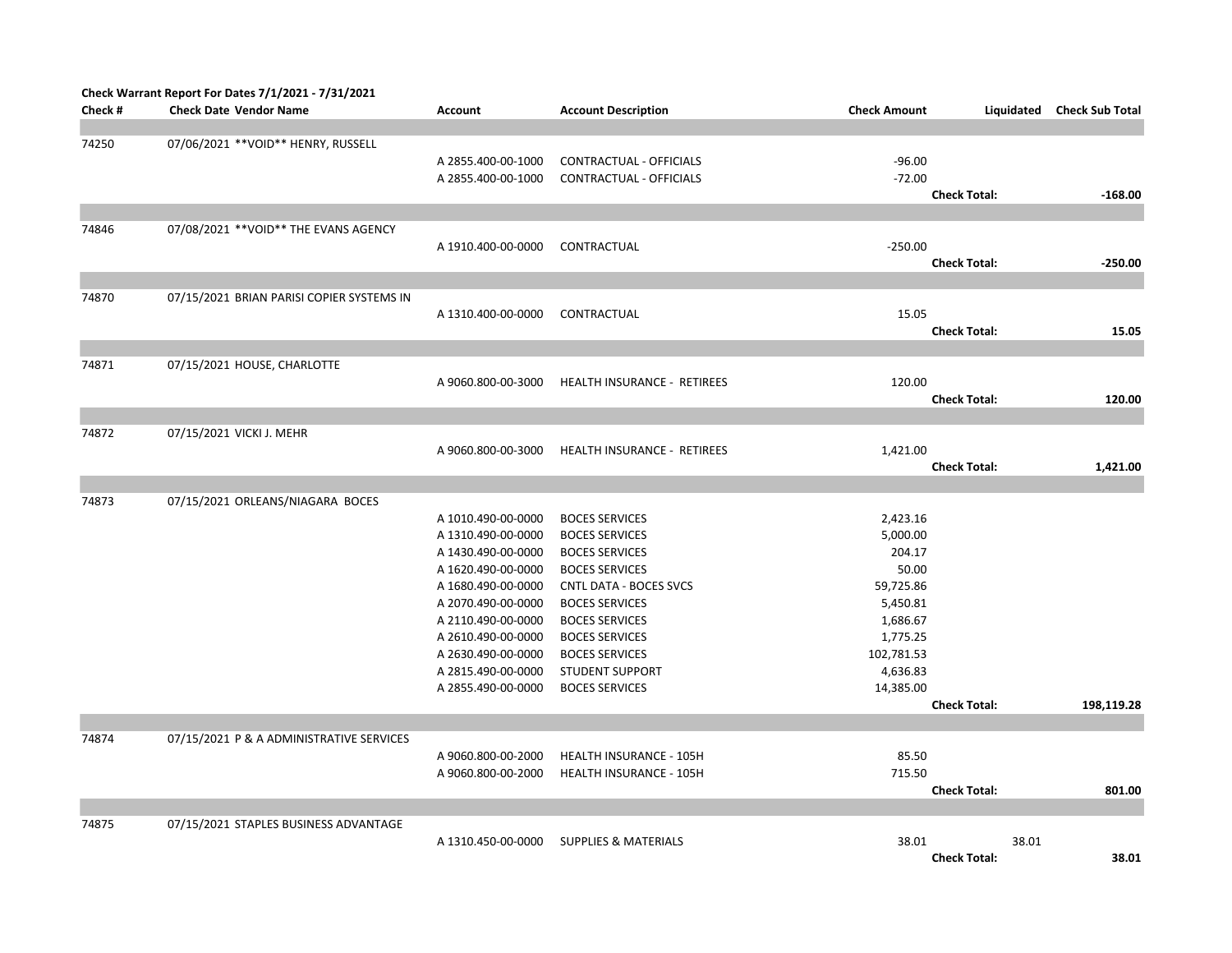|         | Check Warrant Report For Dates 7/1/2021 - 7/31/2021 |                    |                                   |                     |                     |                        |
|---------|-----------------------------------------------------|--------------------|-----------------------------------|---------------------|---------------------|------------------------|
| Check # | <b>Check Date Vendor Name</b>                       | Account            | <b>Account Description</b>        | <b>Check Amount</b> | Liquidated          | <b>Check Sub Total</b> |
|         |                                                     |                    |                                   |                     |                     |                        |
| 74876   | 07/15/2021 US OMNI                                  |                    |                                   |                     |                     |                        |
|         |                                                     | A 9089.800-00-0000 | OTHER RETIREE 403B, 403B ADM      | 1,860.00            |                     |                        |
|         |                                                     |                    |                                   |                     | <b>Check Total:</b> | 1,860.00               |
|         |                                                     |                    |                                   |                     |                     |                        |
| 74877   | 07/15/2021 WNY EDUCATIONAL SERVICE COUNCI           |                    |                                   |                     |                     |                        |
|         |                                                     | A 1240.400-00-1000 | CONTRACTUAL                       | 1,250.00            | 1,250.00            |                        |
|         |                                                     |                    |                                   |                     | <b>Check Total:</b> | 1,250.00               |
|         |                                                     |                    |                                   |                     |                     |                        |
| 74878   | 07/26/2021 POSTMASTER LEWISTON                      |                    |                                   |                     |                     |                        |
|         |                                                     | A 1670.400-01-0000 | CONTRACTUAL - POSTAGE             | 797.55              |                     |                        |
|         |                                                     |                    |                                   |                     | <b>Check Total:</b> | 797.55                 |
|         |                                                     |                    |                                   |                     |                     |                        |
| 74879   | 07/27/2021 KEY BANK                                 |                    |                                   |                     |                     |                        |
|         |                                                     |                    | <b>BOE CONTRACTUAL</b>            | 19.98               |                     |                        |
|         |                                                     | A 1010.400-00-1000 |                                   |                     |                     |                        |
|         |                                                     | A 1240.400-00-1000 | CONTRACTUAL                       | 528.19              |                     |                        |
|         |                                                     | A 1620.400-00-1000 | <b>CONTRACTUAL - BLDG REPAIRS</b> | 600.00              |                     |                        |
|         |                                                     | A 1310.450-00-0000 | <b>SUPPLIES &amp; MATERIALS</b>   | 140.65              |                     |                        |
|         |                                                     | A 1310.400-00-0000 | CONTRACTUAL                       | 110.00              |                     |                        |
|         |                                                     |                    |                                   |                     | <b>Check Total:</b> | 1,398.82               |
|         |                                                     |                    |                                   |                     |                     |                        |
| 74880   | 07/27/2021 NATIONAL FUEL GAS CORPORATION            |                    |                                   |                     |                     |                        |
|         |                                                     | A 1620.421-00-0000 | <b>NATURAL GAS</b>                | 225.89              |                     |                        |
|         |                                                     | A 1620.421-00-0000 | <b>NATURAL GAS</b>                | 1,180.82            |                     |                        |
|         |                                                     | A 1620.421-00-0000 | <b>NATURAL GAS</b>                | 22.32               |                     |                        |
|         |                                                     |                    |                                   |                     | <b>Check Total:</b> | 1,429.03               |
|         |                                                     |                    |                                   |                     |                     |                        |
| 74881   | 07/27/2021 KEY BANK                                 |                    |                                   |                     |                     |                        |
|         |                                                     | A 1240.400-00-1000 | CONTRACTUAL                       | 22.49               |                     |                        |
|         |                                                     |                    |                                   |                     | <b>Check Total:</b> | 22.49                  |
|         |                                                     |                    |                                   |                     |                     |                        |
| 74882   | 07/30/2021 ABC RENTAL                               |                    |                                   |                     |                     |                        |
|         |                                                     | A 2110.400-09-0011 | MUSIC INSTRUMENTAL                | 1,795.00            | 1,795.00            |                        |
|         |                                                     |                    |                                   |                     | <b>Check Total:</b> |                        |
|         |                                                     |                    |                                   |                     |                     | 1,795.00               |
|         |                                                     |                    |                                   |                     |                     |                        |
| 74883   | 07/30/2021 AEBLY AND ASSOCIATES                     |                    |                                   |                     |                     |                        |
|         |                                                     | A 9060.800-00-5000 | HEALTH INSURANCE FEES             | 3,750.00            | 3,750.00            |                        |
|         |                                                     |                    |                                   |                     | <b>Check Total:</b> | 3,750.00               |
|         |                                                     |                    |                                   |                     |                     |                        |
| 74884   | 07/30/2021 AMAZON                                   |                    |                                   |                     |                     |                        |
|         |                                                     | A 1310.450-00-1000 | <b>ARP SUPPLIES</b>               | 1,313.53            |                     |                        |
|         |                                                     |                    |                                   |                     | <b>Check Total:</b> | 1,313.53               |
|         |                                                     |                    |                                   |                     |                     |                        |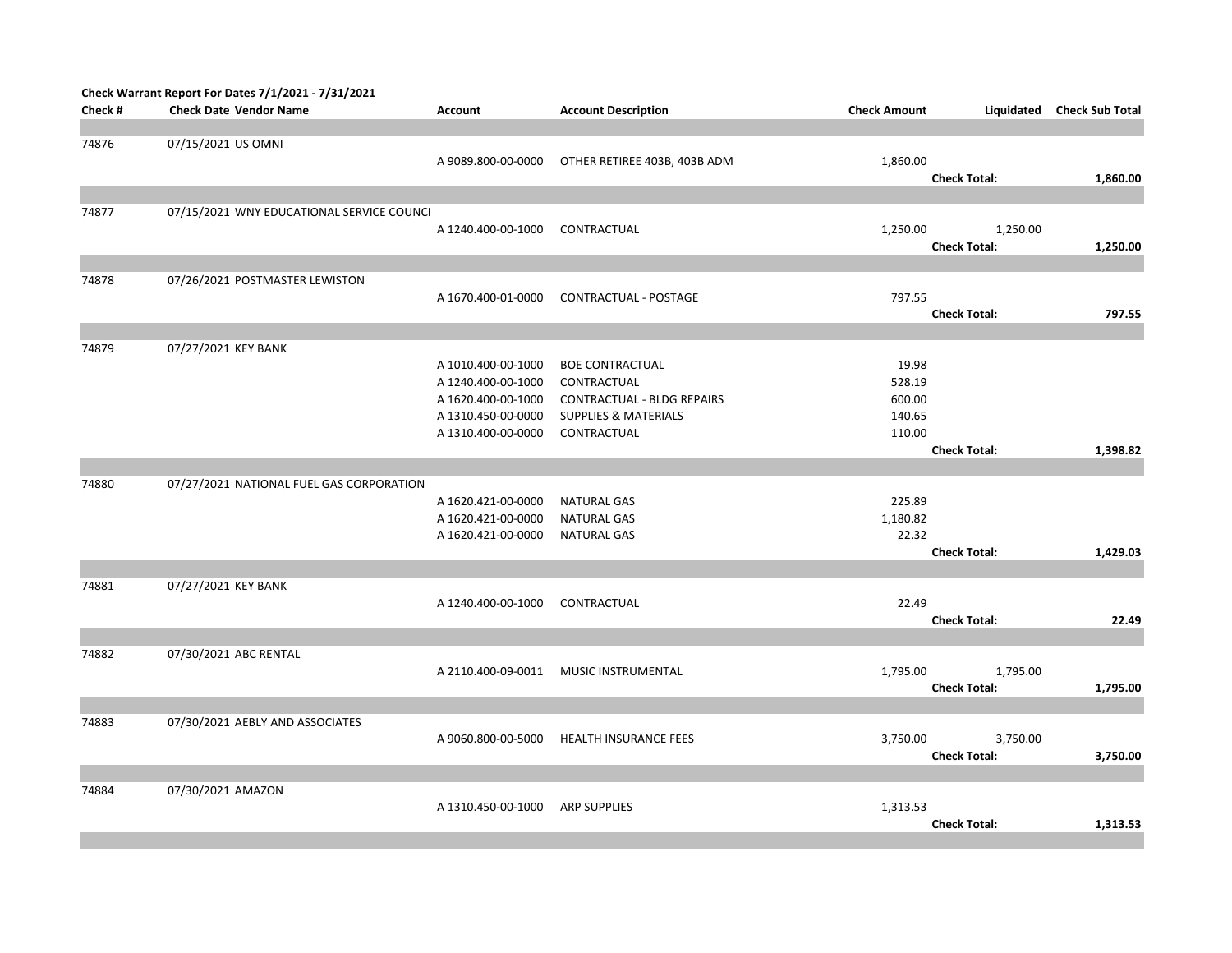|         | Check Warrant Report For Dates 7/1/2021 - 7/31/2021 |                    |                                 |                     |                     |                        |
|---------|-----------------------------------------------------|--------------------|---------------------------------|---------------------|---------------------|------------------------|
| Check # | <b>Check Date Vendor Name</b>                       | <b>Account</b>     | <b>Account Description</b>      | <b>Check Amount</b> | Liquidated          | <b>Check Sub Total</b> |
|         |                                                     |                    |                                 |                     |                     |                        |
| 74885   | 07/30/2021 APEX LEARNING                            |                    |                                 |                     |                     |                        |
|         |                                                     | A 2070.400-50-1000 | <b>CURRICULUM WORKSHOPS</b>     | 11,250.00           | 11,250.00           |                        |
|         |                                                     |                    |                                 |                     | <b>Check Total:</b> | 11,250.00              |
|         |                                                     |                    |                                 |                     |                     |                        |
| 74886   | 07/30/2021 ASBO                                     |                    |                                 |                     |                     |                        |
|         |                                                     | A 1310.400-00-0000 | CONTRACTUAL                     | 1,000.00            |                     |                        |
|         |                                                     |                    |                                 |                     | <b>Check Total:</b> | 1,000.00               |
|         |                                                     |                    |                                 |                     |                     |                        |
| 74887   | 07/30/2021 BLUECROSS BLUESHIELD OF WNY              |                    |                                 |                     |                     |                        |
|         |                                                     | A 9060.800-00-0000 | <b>HEALTH INSURANCE</b>         | 3,203.52            | 3,203.52            |                        |
|         |                                                     |                    |                                 |                     | <b>Check Total:</b> | 3,203.52               |
|         |                                                     |                    |                                 |                     |                     |                        |
|         |                                                     |                    |                                 |                     |                     |                        |
| 74888   | 07/30/2021 BLUECROSS BLUESHIELD OF WNY              |                    |                                 |                     |                     |                        |
|         |                                                     | A 9060.800-00-0000 | <b>HEALTH INSURANCE</b>         | 5,433.39            | 5,433.39            |                        |
|         |                                                     |                    |                                 |                     | <b>Check Total:</b> | 5,433.39               |
|         |                                                     |                    |                                 |                     |                     |                        |
| 74889   | 07/30/2021 BRIAN PARISI COPIER SYSTEMS IN           |                    |                                 |                     |                     |                        |
|         |                                                     | A 2110.400-09-0000 | <b>CONTRACTUAL - HS</b>         | 24.82               |                     |                        |
|         |                                                     |                    |                                 |                     | <b>Check Total:</b> | 24.82                  |
|         |                                                     |                    |                                 |                     |                     |                        |
| 74890   | 07/30/2021 BRIGHT BEGINNINGS THERAPY                |                    |                                 |                     |                     |                        |
|         |                                                     | A 2250.400-00-0000 | CONTRACTUAL                     | 1,375.00            | 1,375.00            |                        |
|         |                                                     |                    |                                 |                     | <b>Check Total:</b> | 1,375.00               |
|         |                                                     |                    |                                 |                     |                     |                        |
| 74891   | 07/30/2021 KAREN BROWN                              |                    |                                 |                     |                     |                        |
|         |                                                     | A 600              | <b>ACCOUNTS PAYABLE</b>         | 110.03              |                     |                        |
|         |                                                     |                    |                                 |                     | <b>Check Total:</b> | 110.03                 |
|         |                                                     |                    |                                 |                     |                     |                        |
| 74892   | 07/30/2021 BUFFALO ENVELOPE                         |                    |                                 |                     |                     |                        |
|         |                                                     | A 1310.450-00-0000 | <b>SUPPLIES &amp; MATERIALS</b> | 555.70              | 555.70              |                        |
|         |                                                     |                    |                                 |                     | <b>Check Total:</b> | 555.70                 |
|         |                                                     |                    |                                 |                     |                     |                        |
| 74893   | 07/30/2021 BUFFALO HEARING & SPEECH                 |                    |                                 |                     |                     |                        |
|         |                                                     | A 2250.400-00-0000 | CONTRACTUAL                     | 246.00              | 246.00              |                        |
|         |                                                     |                    |                                 |                     | <b>Check Total:</b> | 246.00                 |
|         |                                                     |                    |                                 |                     |                     |                        |
| 74894   | 07/30/2021 BUFFALO PUBLIC SCHOOLS                   |                    |                                 |                     |                     |                        |
|         |                                                     | A 600              | <b>ACCOUNTS PAYABLE</b>         | 23,296.00           |                     |                        |
|         |                                                     |                    |                                 |                     | <b>Check Total:</b> | 23,296.00              |
|         |                                                     |                    |                                 |                     |                     |                        |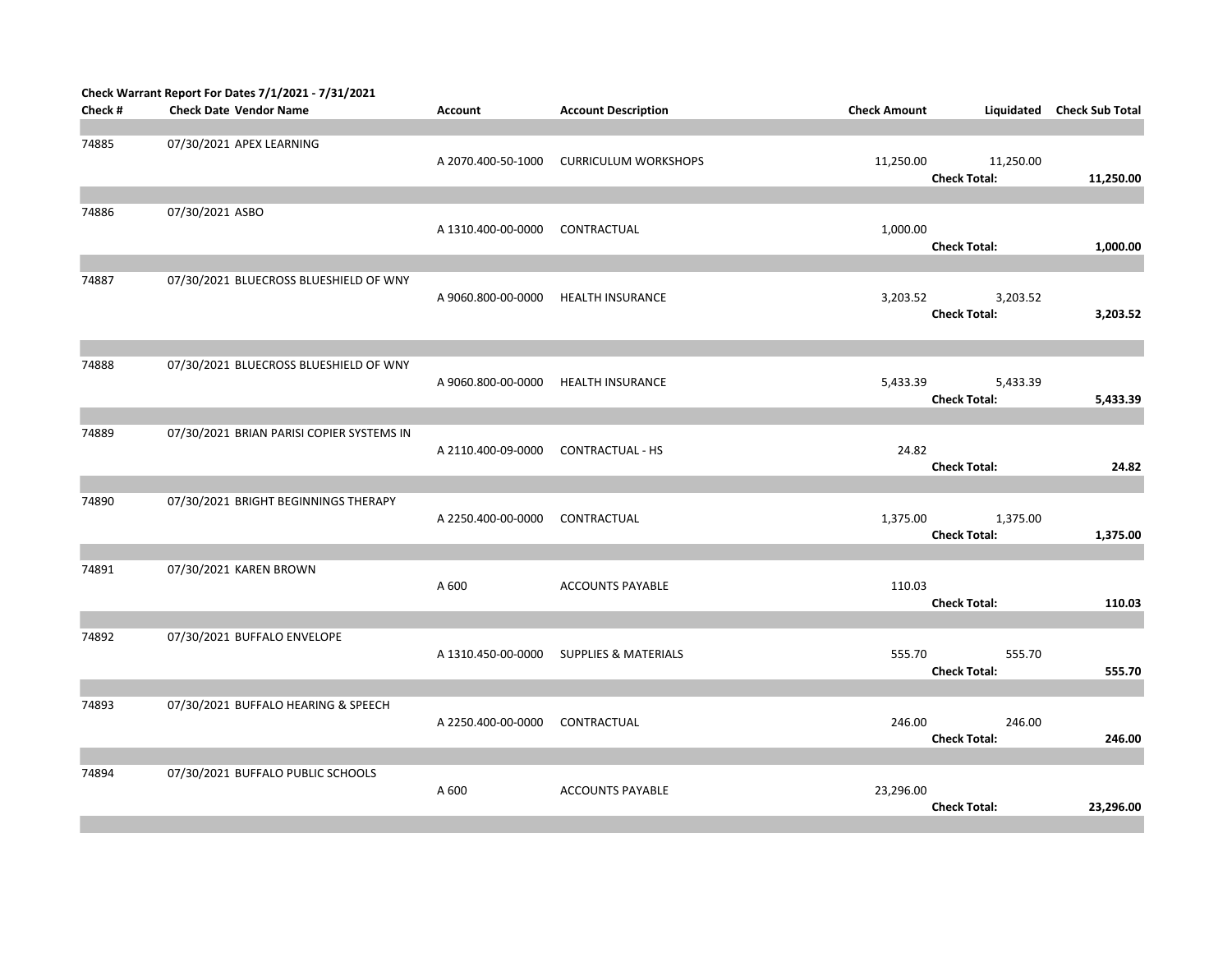|         | Check Warrant Report For Dates 7/1/2021 - 7/31/2021 |                    |                                  |                     |                     |                        |
|---------|-----------------------------------------------------|--------------------|----------------------------------|---------------------|---------------------|------------------------|
| Check # | <b>Check Date Vendor Name</b>                       | <b>Account</b>     | <b>Account Description</b>       | <b>Check Amount</b> | Liquidated          | <b>Check Sub Total</b> |
|         |                                                     |                    |                                  |                     |                     |                        |
| 74895   | 07/30/2021 AMANDA BURDICK                           |                    |                                  |                     |                     |                        |
|         |                                                     | A 2110.400-00-3000 | <b>TRAVEL &amp; CONFERENCE</b>   | 148.00              |                     |                        |
|         |                                                     |                    |                                  |                     | <b>Check Total:</b> | 148.00                 |
|         |                                                     |                    |                                  |                     |                     |                        |
| 74896   | 07/30/2021 CHRONICLE GUIDANCE PUBLICATION           |                    |                                  |                     |                     |                        |
|         |                                                     | A 2020.450-05-0000 | MATLS/SUPP - IEC                 | 82.50               | 82.50               |                        |
|         |                                                     |                    |                                  |                     | <b>Check Total:</b> | 82.50                  |
|         |                                                     |                    |                                  |                     |                     |                        |
| 74897   | 07/30/2021 DELTA DENTAL OF NY, INC                  |                    |                                  |                     |                     |                        |
|         |                                                     | A 9060.800-00-0000 | <b>HEALTH INSURANCE</b>          | 10,448.48           | 10,448.48           |                        |
|         |                                                     |                    |                                  |                     | <b>Check Total:</b> | 10,448.48              |
| 74898   | 07/30/2021 DEPARTMENT OF THE TREASURY               |                    |                                  |                     |                     |                        |
|         |                                                     | A 9060.800-00-5000 | <b>HEALTH INSURANCE FEES</b>     | 1,830.08            |                     |                        |
|         |                                                     |                    |                                  |                     | <b>Check Total:</b> | 1,830.08               |
| 74899   | 07/30/2021 DMJ CRYSTAL WATERS                       |                    |                                  |                     |                     |                        |
|         |                                                     | A 1620.450-00-0000 | SUPPLIES & MATERIALS - CUSTODIAL | 284.75              | 261.34              |                        |
|         |                                                     | A 1620.450-00-0900 | OP SUPPLIES - HS                 | 558.78              | 558.78              |                        |
|         |                                                     |                    |                                  |                     | <b>Check Total:</b> | 843.53                 |
| 74900   | 07/30/2021 FIREPLACE INC                            |                    |                                  |                     |                     |                        |
|         |                                                     | A 2630.460-00-0000 | STATE AIDED SOFTWARE             | 1,199.00            | 1,199.00            |                        |
|         |                                                     |                    |                                  |                     | <b>Check Total:</b> | 1,199.00               |
| 74901   | 07/30/2021 GRAINGER INDUSTRIAL EQUIPMENT            |                    |                                  |                     |                     |                        |
|         |                                                     | A 1621.450-00-0000 | <b>SUPPLIES &amp; MATERIALS</b>  | 27.20               | 27.20               |                        |
|         |                                                     | A 1621.450-00-0000 | <b>SUPPLIES &amp; MATERIALS</b>  | 15.57               | 15.57               |                        |
|         |                                                     | A 1621.450-00-0000 | <b>SUPPLIES &amp; MATERIALS</b>  | 104.37              | 104.37              |                        |
|         |                                                     | A 1621.450-00-0000 | <b>SUPPLIES &amp; MATERIALS</b>  | 51.03               | 51.03               |                        |
|         |                                                     | A 1621.450-00-0000 | <b>SUPPLIES &amp; MATERIALS</b>  | 40.65               | 40.65               |                        |
|         |                                                     | A 1621.450-00-0000 | <b>SUPPLIES &amp; MATERIALS</b>  | 20.19               | 20.19               |                        |
|         |                                                     | A 1621.450-00-0000 | <b>SUPPLIES &amp; MATERIALS</b>  | 13.10               | 13.10               |                        |
|         |                                                     |                    |                                  |                     | <b>Check Total:</b> | 272.11                 |
| 74902   | 07/30/2021 GREATER NIAGARA MECHANICAL INC           |                    |                                  |                     |                     |                        |
|         |                                                     | A 1620.400-00-1000 | CONTRACTUAL - BLDG REPAIRS       | 328.50              |                     |                        |
|         |                                                     |                    |                                  |                     | <b>Check Total:</b> | 328.50                 |
| 74903   | 07/30/2021 GRUPKA, PATRICIA                         |                    |                                  |                     |                     |                        |
|         |                                                     | A 600              | <b>ACCOUNTS PAYABLE</b>          | 308.00              |                     |                        |
|         |                                                     |                    |                                  |                     | <b>Check Total:</b> | 308.00                 |
| 74904   | 07/30/2021 HENRY, RUSSELL                           |                    |                                  |                     |                     |                        |
|         |                                                     | A 600              | <b>ACCOUNTS PAYABLE</b>          | 168.00              |                     |                        |
|         |                                                     |                    |                                  |                     | <b>Check Total:</b> | 168.00                 |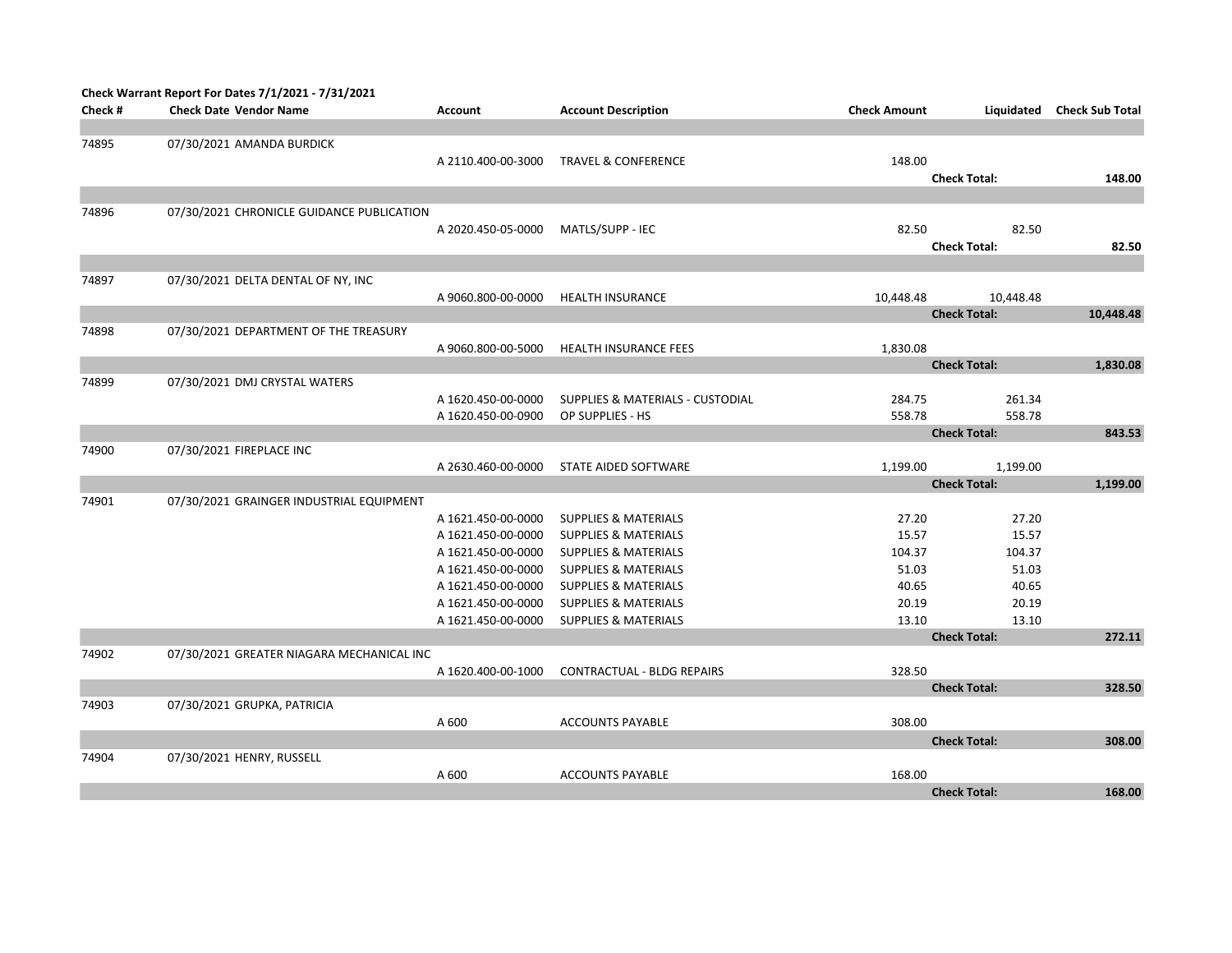|         | Check Warrant Report For Dates 7/1/2021 - 7/31/2021           |                    |                                        |                     |                     |                        |
|---------|---------------------------------------------------------------|--------------------|----------------------------------------|---------------------|---------------------|------------------------|
| Check # | <b>Check Date Vendor Name</b>                                 | <b>Account</b>     | <b>Account Description</b>             | <b>Check Amount</b> | Liquidated          | <b>Check Sub Total</b> |
|         |                                                               |                    |                                        |                     |                     |                        |
| 74905   | 07/30/2021 HILLYARD FLOOR CARE SUPPLY                         |                    |                                        |                     |                     |                        |
|         |                                                               | A 1620.450-00-0300 | OP SUPPLIES - PEC                      | 788.90              | 788.90              |                        |
|         |                                                               | A 1620.450-00-0500 | OP SUPPLIES - IEC                      | 788.90              | 788.90              |                        |
|         |                                                               | A 1620.450-00-0700 | OP SUPPLIES MS                         | 788.90              | 788.90              |                        |
|         |                                                               | A 1620.450-00-0900 | OP SUPPLIES - HS                       | 788.90              | 788.90              |                        |
|         |                                                               |                    |                                        |                     | <b>Check Total:</b> | 3,155.60               |
| 74906   | 07/30/2021 HODGSON RUSS LLP                                   |                    |                                        |                     |                     |                        |
|         |                                                               | A 600              | <b>ACCOUNTS PAYABLE</b>                | 1,233.00            |                     |                        |
| 74907   | 07/30/2021 HOME DEPOT                                         |                    |                                        |                     |                     |                        |
|         |                                                               | A 1621.450-00-0000 | <b>SUPPLIES &amp; MATERIALS</b>        | 292.99              | 292.99              |                        |
|         |                                                               |                    |                                        |                     | <b>Check Total:</b> | 292.99                 |
| 74908   | 07/30/2021 INDUSTRIAL APPRAISAL                               |                    |                                        |                     |                     |                        |
|         |                                                               | A 600              | <b>ACCOUNTS PAYABLE</b>                | 950.00              |                     |                        |
|         |                                                               |                    |                                        |                     | <b>Check Total:</b> | 950.00                 |
| 74909   | 07/30/2021 ** CONTINUED** JOHNSON CONTROLS FIRE PROTECTION LP |                    |                                        |                     |                     |                        |
|         |                                                               |                    |                                        |                     |                     |                        |
|         |                                                               |                    |                                        |                     | <b>Check Total:</b> | 950.00                 |
| 74910   | 07/30/2021 JOHNSON CONTROLS FIRE PROTECTION LP                |                    |                                        |                     |                     |                        |
|         |                                                               | A 1620.400-00-4000 | CONTRACTUAL - FIRE INSPECTION          | 1,040.00            | 1,040.00            |                        |
|         |                                                               | A 1620.400-00-4000 | CONTRACTUAL - FIRE INSPECTION          | 390.00              | 390.00              |                        |
|         |                                                               | A 1620.400-00-4000 | CONTRACTUAL - FIRE INSPECTION          | 1,820.00            | 1,820.00            |                        |
|         |                                                               | A 1620.400-00-4000 | CONTRACTUAL - FIRE INSPECTION          | 390.00              | 390.00              |                        |
|         |                                                               | A 1620.400-00-4000 | CONTRACTUAL - FIRE INSPECTION          | 390.00              | 390.00              |                        |
|         |                                                               | A 1620.400-00-4000 | CONTRACTUAL - FIRE INSPECTION          | 3,900.00            | 3,900.00            |                        |
|         |                                                               | A 1620.400-00-4000 | CONTRACTUAL - FIRE INSPECTION          | 390.00              | 390.00              |                        |
|         |                                                               | A 1620.400-00-4000 | CONTRACTUAL - FIRE INSPECTION          | 2,790.00            | 2,790.00            |                        |
|         |                                                               | A 1620.400-00-4000 | CONTRACTUAL - FIRE INSPECTION          | 390.00              | 390.00              |                        |
|         |                                                               | A 1620.400-00-4000 | CONTRACTUAL - FIRE INSPECTION          | 4,240.00            | 4,240.00            |                        |
|         |                                                               | A 1620.400-00-4000 | CONTRACTUAL - FIRE INSPECTION          | 390.00              | 390.00              |                        |
|         |                                                               | A 1620.400-00-4000 | CONTRACTUAL - FIRE INSPECTION          | 5,240.00            | 5,240.00            |                        |
|         |                                                               | A 1620.400-00-4000 | CONTRACTUAL - FIRE INSPECTION          | 1,010.00            | 1,010.00            |                        |
|         |                                                               |                    |                                        |                     | <b>Check Total:</b> | 22,380.00              |
| 74911   | 07/30/2021 KEY PRODUCTIONS INC.                               |                    |                                        |                     |                     |                        |
|         |                                                               | A 2110.400-09-0052 | CONTRACTUAL INTERNATIONAL HS           | 8,500.00            | 8,500.00            |                        |
|         |                                                               |                    |                                        |                     | <b>Check Total:</b> | 8,500.00               |
| 74912   | 07/30/2021 KURK FUEL COMPANY                                  |                    |                                        |                     |                     |                        |
|         |                                                               | A 5540.450-00-0000 | <b>SUPPLIES &amp; MATERIALS - FUEL</b> | 1,487.15            | 1,487.15            |                        |
|         |                                                               | A 1621.450-00-0000 | <b>SUPPLIES &amp; MATERIALS</b>        | 468.66              | 468.66              |                        |
|         |                                                               | A 1621.450-00-0000 | <b>SUPPLIES &amp; MATERIALS</b>        | 541.20              | 541.20              |                        |
|         |                                                               |                    |                                        |                     | <b>Check Total:</b> | 2.497.01               |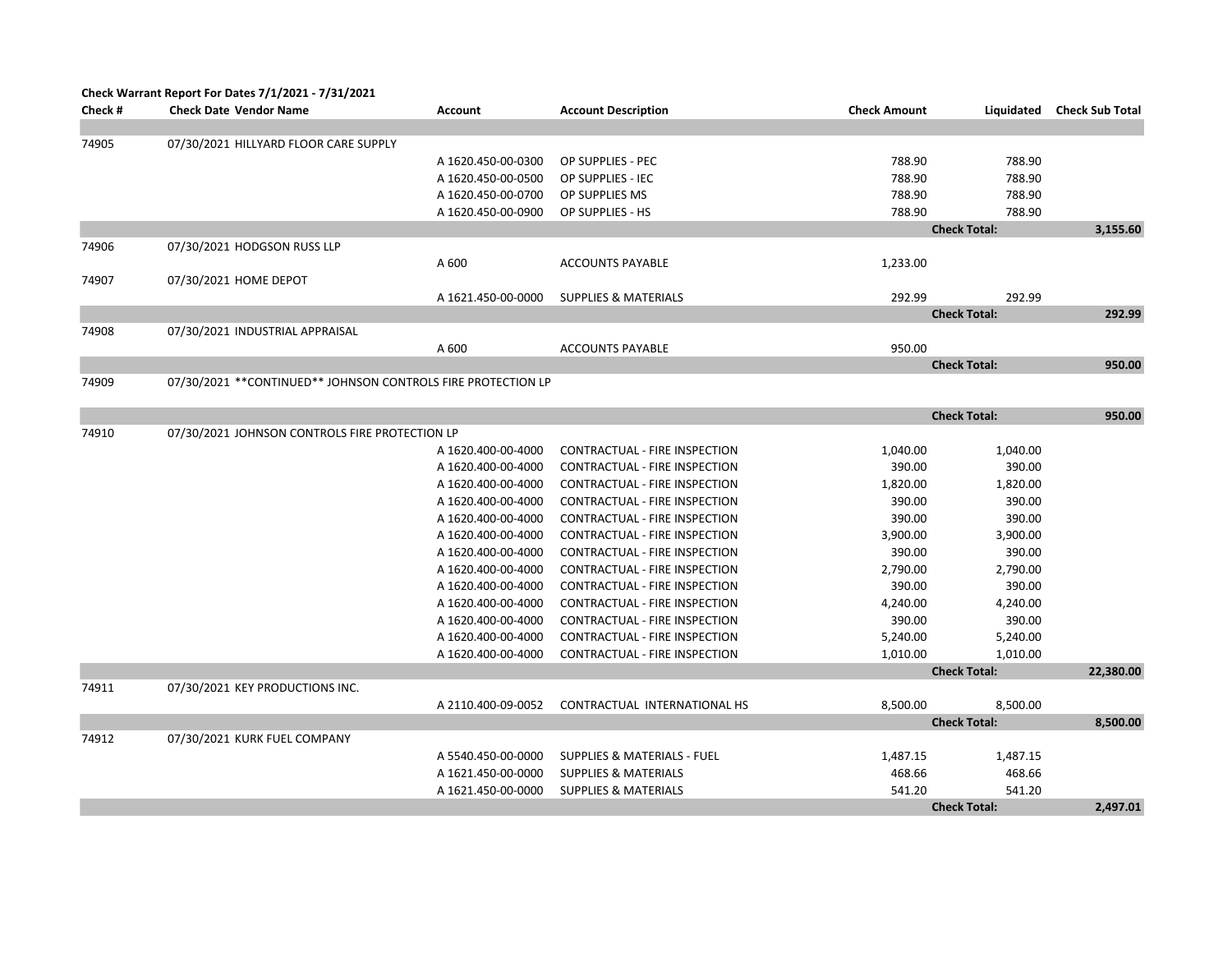|         | <b>Check Warrant Report For Dates 7/1/2021 - 7/31/2021</b> |                    |                                       |                     |                     |                        |
|---------|------------------------------------------------------------|--------------------|---------------------------------------|---------------------|---------------------|------------------------|
| Check # | <b>Check Date Vendor Name</b>                              | <b>Account</b>     | <b>Account Description</b>            | <b>Check Amount</b> | Liquidated          | <b>Check Sub Total</b> |
|         |                                                            |                    |                                       |                     |                     |                        |
| 74913   | 07/30/2021 LAKESHORE LEARNING MATERIALS                    |                    |                                       |                     |                     |                        |
|         |                                                            | A 2110.450-05-0000 | <b>SUPPLIES &amp; MATERIALS - IEC</b> | 56.97               | 50.97               |                        |
|         |                                                            | A 2110.450-05-0000 | <b>SUPPLIES &amp; MATERIALS - IEC</b> | 93.95               | 93.95               |                        |
|         |                                                            | A 2110.450-05-0000 | <b>SUPPLIES &amp; MATERIALS - IEC</b> | 56.97               | 50.97               |                        |
|         |                                                            |                    |                                       |                     | <b>Check Total:</b> | 207.89                 |
| 74914   | 07/30/2021 LANDPRO EQUIPMENT                               |                    |                                       |                     |                     |                        |
|         |                                                            | A 1621.400-00-0000 | CONTRACTUAL                           | 136.30              | 136.30              |                        |
|         |                                                            |                    |                                       |                     | <b>Check Total:</b> | 136.30                 |
| 74915   | 07/30/2021 LOCKPORT CITY SCHOOL DISTRICT                   |                    |                                       |                     |                     |                        |
|         |                                                            | A 600              | <b>ACCOUNTS PAYABLE</b>               | 209.16              |                     |                        |
|         |                                                            |                    |                                       |                     | <b>Check Total:</b> | 209.16                 |
| 74916   | 07/30/2021 LOCKPORT SURPLUS CTR                            |                    |                                       |                     |                     |                        |
|         |                                                            | A 1621.450-00-0000 | <b>SUPPLIES &amp; MATERIALS</b>       | 1,411.74            | 1,411.71            |                        |
|         |                                                            |                    |                                       |                     | <b>Check Total:</b> | 1,411.74               |
| 74917   | 07/30/2021 LUMSDEN & MC CORMICK LLP                        |                    |                                       |                     |                     |                        |
|         |                                                            | A 1320.400-00-0000 | CONTRACTUAL                           | 3,500.00            | 3,500.00            |                        |
|         |                                                            |                    |                                       |                     | <b>Check Total:</b> | 3,500.00               |
| 74918   | 07/30/2021 MODERN DISPOSAL SVS                             |                    |                                       |                     |                     |                        |
|         |                                                            | A 1620.400-00-5000 | CONTRACTUAL - GARBAGE DISPOSAL        | 2,816.30            | 2,816.30            |                        |
|         |                                                            |                    |                                       |                     | <b>Check Total:</b> | 2,816.30               |
| 74919   | 07/30/2021 MUZZI, ANITA                                    |                    |                                       |                     |                     |                        |
|         |                                                            | A 2330.400-00-0003 | COMMUNITY ED CONTRACTUAL              | 1,912.50            |                     |                        |
|         |                                                            |                    |                                       |                     | <b>Check Total:</b> | 1,912.50               |
| 74920   | 07/30/2021 NATIONAL GRID                                   |                    |                                       |                     |                     |                        |
|         |                                                            | A 1620.423-00-0000 | <b>ELECTRIC</b>                       | 7,001.00            | 7,001.00            |                        |
|         |                                                            | A 1620.423-00-0000 | <b>ELECTRIC</b>                       | 6,445.17            | 6,445.17            |                        |
|         |                                                            | A 1620.423-00-0000 | <b>ELECTRIC</b>                       | 20.69               | 20.69               |                        |
|         |                                                            | A 1620.423-00-0000 | <b>ELECTRIC</b>                       | 67.60               | 67.60               |                        |
|         |                                                            | A 1620.423-00-0000 | <b>ELECTRIC</b>                       | 1,712.25            | 1,712.25            |                        |
|         |                                                            | A 1620.423-00-0000 | <b>ELECTRIC</b>                       | 18.85               | 18.85               |                        |
|         |                                                            | A 1620.423-00-0000 | <b>ELECTRIC</b>                       | 58.14               | 58.14               |                        |
|         |                                                            |                    |                                       |                     | <b>Check Total:</b> | 15,323.70              |
| 74921   | 07/30/2021 NIAGARA GAZETTE                                 |                    |                                       |                     |                     |                        |
|         |                                                            | A 1010.400-00-1000 | <b>BOE CONTRACTUAL</b>                | 12.85               | 12.85               |                        |
|         |                                                            | A 1420.400-00-1000 | LEGAL-LEGAL ADVERTISE                 | 25.46               |                     |                        |
|         |                                                            | A 1420.400-00-1000 | LEGAL-LEGAL ADVERTISE                 | 30.55               |                     |                        |
|         |                                                            |                    |                                       |                     | <b>Check Total:</b> | 68.86                  |
| 74922   | 07/30/2021 NIAGARA WHEATFIELD CSD                          |                    |                                       |                     |                     |                        |
|         |                                                            | A 600              | <b>ACCOUNTS PAYABLE</b>               | 10,478.69           | <b>Check Total:</b> | 10,478.69              |
|         | 07/30/2021 NICKEL CITY REPTILES                            |                    |                                       |                     |                     |                        |
| 74923   |                                                            | A 2110.450-03-1000 | PEC - EDUCATIONAL RECOGNITION         | 550.00              |                     |                        |
|         |                                                            |                    |                                       |                     | <b>Check Total:</b> | 550.00                 |
|         |                                                            |                    |                                       |                     |                     |                        |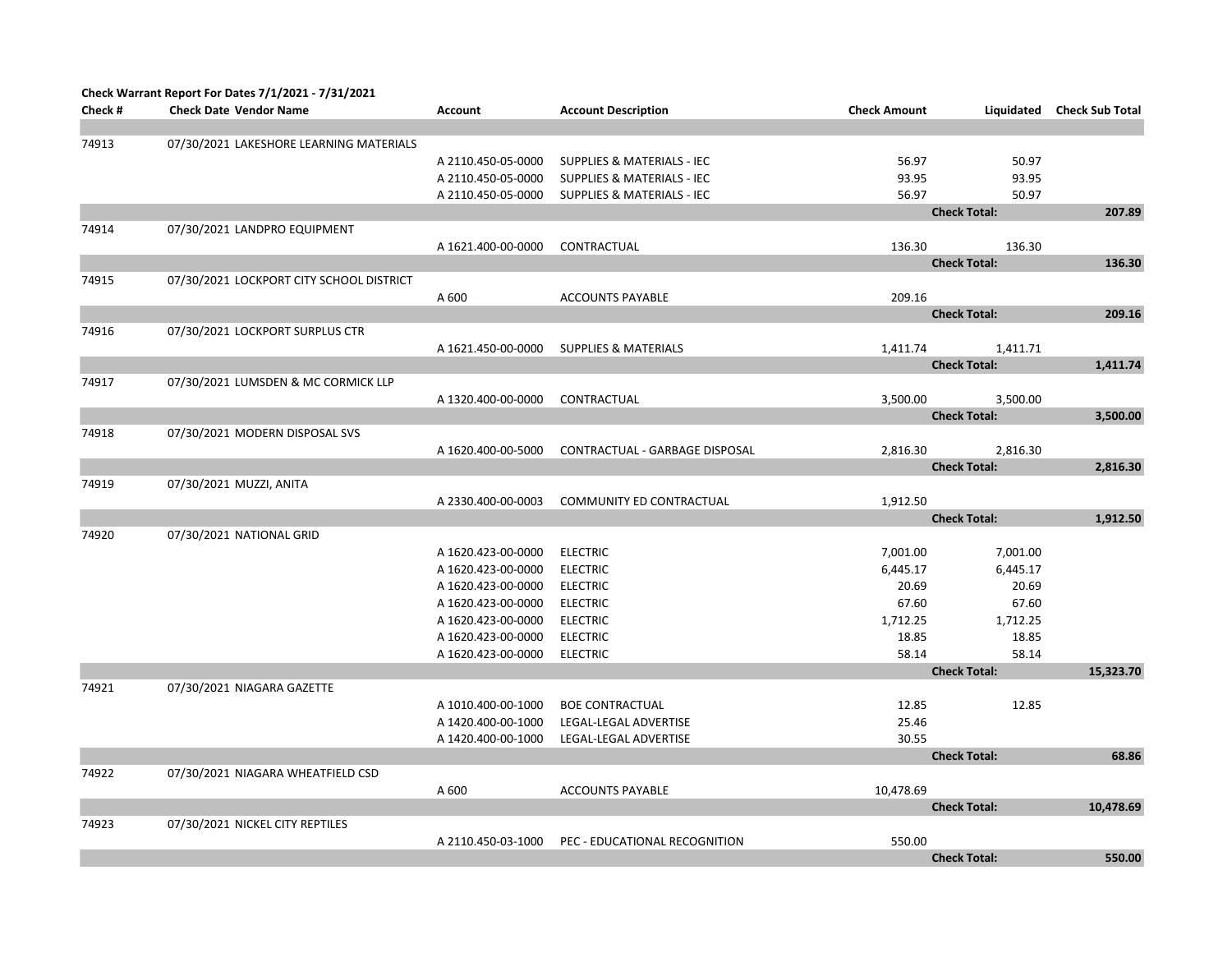| Check #<br><b>Check Date Vendor Name</b><br><b>Account Description</b><br><b>Check Amount</b><br>Liquidated<br><b>Check Sub Total</b><br><b>Account</b><br>07/30/2021 NYSASPA<br>74924<br>270.00<br>A 1310.400-00-0000<br>CONTRACTUAL<br><b>Check Total:</b><br>270.00<br>74925<br>07/30/2021 NYSSBA<br>260.00<br>260.00<br><b>BOE CONTRACTUAL</b><br>A 1010.400-00-1000<br><b>Check Total:</b><br>260.00<br>07/30/2021 ORLEANS/NIAGARA BOCES<br>74926<br>A 1010.490-00-0000<br><b>BOCES SERVICES</b><br>2,423.16<br>A 1310.490-00-0000<br><b>BOCES SERVICES</b><br>5,000.00<br>204.17<br>A 1430.490-00-0000<br><b>BOCES SERVICES</b><br>A 1620.490-00-0000<br><b>BOCES SERVICES</b><br>50.00<br>A 1680.490-00-0000<br><b>CNTL DATA - BOCES SVCS</b><br>59,725.86<br>A 2070.490-00-0000<br><b>BOCES SERVICES</b><br>5,450.81<br>A 2110.490-00-0000<br><b>BOCES SERVICES</b><br>1,686.67<br>A 2610.490-00-0000<br><b>BOCES SERVICES</b><br>1,775.25<br>A 2630.490-00-0000<br><b>BOCES SERVICES</b><br>16,528.73<br>4,636.83<br>A 2815.490-00-0000<br><b>STUDENT SUPPORT</b><br><b>Check Total:</b><br>97,481.48<br>74927<br>07/30/2021 OTESAGA RESORT HOTEL<br>993.00<br>A 1310.400-00-3000<br><b>TRAVEL &amp; CONFERENCE</b><br><b>Check Total:</b><br>993.00<br>74928<br>07/30/2021 P & A ADMINISTRATIVE SERVICES<br>94.50<br>A 9060.800-00-2000<br>HEALTH INSURANCE - 105H<br>712.50<br>A 9060.800-00-2000<br><b>HEALTH INSURANCE - 105H</b><br><b>Check Total:</b><br>807.00<br>74929<br>07/30/2021 PERSONAL TOUCH<br>31.50<br>A 600<br><b>ACCOUNTS PAYABLE</b><br>A 600<br>37.50<br><b>ACCOUNTS PAYABLE</b><br><b>Check Total:</b><br>69.00<br>74930<br>07/30/2021 PITNEY BOWES INC<br>A 1670.400-01-0000<br>CONTRACTUAL - POSTAGE<br>1,245.72<br>1,245.72<br><b>Check Total:</b><br>1,245.72<br>07/30/2021 POSTMASTER LEWISTON<br>74931<br>245.00<br>CONTRACTUAL - POSTAGE<br>A 1670.400-01-0000<br><b>Check Total:</b><br>245.00<br>74932<br>07/30/2021 PRAXAIR DISTRIBUTION, INC.<br>62.20<br>CONTRACTUAL<br>62.20<br>A 1621.400-00-0000<br><b>Check Total:</b><br>62.20<br>74933<br>07/30/2021 PRO BENEFITS ADMINISTRATORS<br>535.00<br>535.00<br>A 9060.800-00-5000<br><b>HEALTH INSURANCE FEES</b><br>A 9060.800-00-5000<br>HEALTH INSURANCE FEES<br>550.00<br>550.00<br>1,085.00<br><b>Check Total:</b> | Check Warrant Report For Dates 7/1/2021 - 7/31/2021 |  |  |  |
|--------------------------------------------------------------------------------------------------------------------------------------------------------------------------------------------------------------------------------------------------------------------------------------------------------------------------------------------------------------------------------------------------------------------------------------------------------------------------------------------------------------------------------------------------------------------------------------------------------------------------------------------------------------------------------------------------------------------------------------------------------------------------------------------------------------------------------------------------------------------------------------------------------------------------------------------------------------------------------------------------------------------------------------------------------------------------------------------------------------------------------------------------------------------------------------------------------------------------------------------------------------------------------------------------------------------------------------------------------------------------------------------------------------------------------------------------------------------------------------------------------------------------------------------------------------------------------------------------------------------------------------------------------------------------------------------------------------------------------------------------------------------------------------------------------------------------------------------------------------------------------------------------------------------------------------------------------------------------------------------------------------------------------------------------------------------------------------------------------------------------------------------------------------------------------------------------------------------------------------------------------------------------------------------------------------------|-----------------------------------------------------|--|--|--|
|                                                                                                                                                                                                                                                                                                                                                                                                                                                                                                                                                                                                                                                                                                                                                                                                                                                                                                                                                                                                                                                                                                                                                                                                                                                                                                                                                                                                                                                                                                                                                                                                                                                                                                                                                                                                                                                                                                                                                                                                                                                                                                                                                                                                                                                                                                                    |                                                     |  |  |  |
|                                                                                                                                                                                                                                                                                                                                                                                                                                                                                                                                                                                                                                                                                                                                                                                                                                                                                                                                                                                                                                                                                                                                                                                                                                                                                                                                                                                                                                                                                                                                                                                                                                                                                                                                                                                                                                                                                                                                                                                                                                                                                                                                                                                                                                                                                                                    |                                                     |  |  |  |
|                                                                                                                                                                                                                                                                                                                                                                                                                                                                                                                                                                                                                                                                                                                                                                                                                                                                                                                                                                                                                                                                                                                                                                                                                                                                                                                                                                                                                                                                                                                                                                                                                                                                                                                                                                                                                                                                                                                                                                                                                                                                                                                                                                                                                                                                                                                    |                                                     |  |  |  |
|                                                                                                                                                                                                                                                                                                                                                                                                                                                                                                                                                                                                                                                                                                                                                                                                                                                                                                                                                                                                                                                                                                                                                                                                                                                                                                                                                                                                                                                                                                                                                                                                                                                                                                                                                                                                                                                                                                                                                                                                                                                                                                                                                                                                                                                                                                                    |                                                     |  |  |  |
|                                                                                                                                                                                                                                                                                                                                                                                                                                                                                                                                                                                                                                                                                                                                                                                                                                                                                                                                                                                                                                                                                                                                                                                                                                                                                                                                                                                                                                                                                                                                                                                                                                                                                                                                                                                                                                                                                                                                                                                                                                                                                                                                                                                                                                                                                                                    |                                                     |  |  |  |
|                                                                                                                                                                                                                                                                                                                                                                                                                                                                                                                                                                                                                                                                                                                                                                                                                                                                                                                                                                                                                                                                                                                                                                                                                                                                                                                                                                                                                                                                                                                                                                                                                                                                                                                                                                                                                                                                                                                                                                                                                                                                                                                                                                                                                                                                                                                    |                                                     |  |  |  |
|                                                                                                                                                                                                                                                                                                                                                                                                                                                                                                                                                                                                                                                                                                                                                                                                                                                                                                                                                                                                                                                                                                                                                                                                                                                                                                                                                                                                                                                                                                                                                                                                                                                                                                                                                                                                                                                                                                                                                                                                                                                                                                                                                                                                                                                                                                                    |                                                     |  |  |  |
|                                                                                                                                                                                                                                                                                                                                                                                                                                                                                                                                                                                                                                                                                                                                                                                                                                                                                                                                                                                                                                                                                                                                                                                                                                                                                                                                                                                                                                                                                                                                                                                                                                                                                                                                                                                                                                                                                                                                                                                                                                                                                                                                                                                                                                                                                                                    |                                                     |  |  |  |
|                                                                                                                                                                                                                                                                                                                                                                                                                                                                                                                                                                                                                                                                                                                                                                                                                                                                                                                                                                                                                                                                                                                                                                                                                                                                                                                                                                                                                                                                                                                                                                                                                                                                                                                                                                                                                                                                                                                                                                                                                                                                                                                                                                                                                                                                                                                    |                                                     |  |  |  |
|                                                                                                                                                                                                                                                                                                                                                                                                                                                                                                                                                                                                                                                                                                                                                                                                                                                                                                                                                                                                                                                                                                                                                                                                                                                                                                                                                                                                                                                                                                                                                                                                                                                                                                                                                                                                                                                                                                                                                                                                                                                                                                                                                                                                                                                                                                                    |                                                     |  |  |  |
|                                                                                                                                                                                                                                                                                                                                                                                                                                                                                                                                                                                                                                                                                                                                                                                                                                                                                                                                                                                                                                                                                                                                                                                                                                                                                                                                                                                                                                                                                                                                                                                                                                                                                                                                                                                                                                                                                                                                                                                                                                                                                                                                                                                                                                                                                                                    |                                                     |  |  |  |
|                                                                                                                                                                                                                                                                                                                                                                                                                                                                                                                                                                                                                                                                                                                                                                                                                                                                                                                                                                                                                                                                                                                                                                                                                                                                                                                                                                                                                                                                                                                                                                                                                                                                                                                                                                                                                                                                                                                                                                                                                                                                                                                                                                                                                                                                                                                    |                                                     |  |  |  |
|                                                                                                                                                                                                                                                                                                                                                                                                                                                                                                                                                                                                                                                                                                                                                                                                                                                                                                                                                                                                                                                                                                                                                                                                                                                                                                                                                                                                                                                                                                                                                                                                                                                                                                                                                                                                                                                                                                                                                                                                                                                                                                                                                                                                                                                                                                                    |                                                     |  |  |  |
|                                                                                                                                                                                                                                                                                                                                                                                                                                                                                                                                                                                                                                                                                                                                                                                                                                                                                                                                                                                                                                                                                                                                                                                                                                                                                                                                                                                                                                                                                                                                                                                                                                                                                                                                                                                                                                                                                                                                                                                                                                                                                                                                                                                                                                                                                                                    |                                                     |  |  |  |
|                                                                                                                                                                                                                                                                                                                                                                                                                                                                                                                                                                                                                                                                                                                                                                                                                                                                                                                                                                                                                                                                                                                                                                                                                                                                                                                                                                                                                                                                                                                                                                                                                                                                                                                                                                                                                                                                                                                                                                                                                                                                                                                                                                                                                                                                                                                    |                                                     |  |  |  |
|                                                                                                                                                                                                                                                                                                                                                                                                                                                                                                                                                                                                                                                                                                                                                                                                                                                                                                                                                                                                                                                                                                                                                                                                                                                                                                                                                                                                                                                                                                                                                                                                                                                                                                                                                                                                                                                                                                                                                                                                                                                                                                                                                                                                                                                                                                                    |                                                     |  |  |  |
|                                                                                                                                                                                                                                                                                                                                                                                                                                                                                                                                                                                                                                                                                                                                                                                                                                                                                                                                                                                                                                                                                                                                                                                                                                                                                                                                                                                                                                                                                                                                                                                                                                                                                                                                                                                                                                                                                                                                                                                                                                                                                                                                                                                                                                                                                                                    |                                                     |  |  |  |
|                                                                                                                                                                                                                                                                                                                                                                                                                                                                                                                                                                                                                                                                                                                                                                                                                                                                                                                                                                                                                                                                                                                                                                                                                                                                                                                                                                                                                                                                                                                                                                                                                                                                                                                                                                                                                                                                                                                                                                                                                                                                                                                                                                                                                                                                                                                    |                                                     |  |  |  |
|                                                                                                                                                                                                                                                                                                                                                                                                                                                                                                                                                                                                                                                                                                                                                                                                                                                                                                                                                                                                                                                                                                                                                                                                                                                                                                                                                                                                                                                                                                                                                                                                                                                                                                                                                                                                                                                                                                                                                                                                                                                                                                                                                                                                                                                                                                                    |                                                     |  |  |  |
|                                                                                                                                                                                                                                                                                                                                                                                                                                                                                                                                                                                                                                                                                                                                                                                                                                                                                                                                                                                                                                                                                                                                                                                                                                                                                                                                                                                                                                                                                                                                                                                                                                                                                                                                                                                                                                                                                                                                                                                                                                                                                                                                                                                                                                                                                                                    |                                                     |  |  |  |
|                                                                                                                                                                                                                                                                                                                                                                                                                                                                                                                                                                                                                                                                                                                                                                                                                                                                                                                                                                                                                                                                                                                                                                                                                                                                                                                                                                                                                                                                                                                                                                                                                                                                                                                                                                                                                                                                                                                                                                                                                                                                                                                                                                                                                                                                                                                    |                                                     |  |  |  |
|                                                                                                                                                                                                                                                                                                                                                                                                                                                                                                                                                                                                                                                                                                                                                                                                                                                                                                                                                                                                                                                                                                                                                                                                                                                                                                                                                                                                                                                                                                                                                                                                                                                                                                                                                                                                                                                                                                                                                                                                                                                                                                                                                                                                                                                                                                                    |                                                     |  |  |  |
|                                                                                                                                                                                                                                                                                                                                                                                                                                                                                                                                                                                                                                                                                                                                                                                                                                                                                                                                                                                                                                                                                                                                                                                                                                                                                                                                                                                                                                                                                                                                                                                                                                                                                                                                                                                                                                                                                                                                                                                                                                                                                                                                                                                                                                                                                                                    |                                                     |  |  |  |
|                                                                                                                                                                                                                                                                                                                                                                                                                                                                                                                                                                                                                                                                                                                                                                                                                                                                                                                                                                                                                                                                                                                                                                                                                                                                                                                                                                                                                                                                                                                                                                                                                                                                                                                                                                                                                                                                                                                                                                                                                                                                                                                                                                                                                                                                                                                    |                                                     |  |  |  |
|                                                                                                                                                                                                                                                                                                                                                                                                                                                                                                                                                                                                                                                                                                                                                                                                                                                                                                                                                                                                                                                                                                                                                                                                                                                                                                                                                                                                                                                                                                                                                                                                                                                                                                                                                                                                                                                                                                                                                                                                                                                                                                                                                                                                                                                                                                                    |                                                     |  |  |  |
|                                                                                                                                                                                                                                                                                                                                                                                                                                                                                                                                                                                                                                                                                                                                                                                                                                                                                                                                                                                                                                                                                                                                                                                                                                                                                                                                                                                                                                                                                                                                                                                                                                                                                                                                                                                                                                                                                                                                                                                                                                                                                                                                                                                                                                                                                                                    |                                                     |  |  |  |
|                                                                                                                                                                                                                                                                                                                                                                                                                                                                                                                                                                                                                                                                                                                                                                                                                                                                                                                                                                                                                                                                                                                                                                                                                                                                                                                                                                                                                                                                                                                                                                                                                                                                                                                                                                                                                                                                                                                                                                                                                                                                                                                                                                                                                                                                                                                    |                                                     |  |  |  |
|                                                                                                                                                                                                                                                                                                                                                                                                                                                                                                                                                                                                                                                                                                                                                                                                                                                                                                                                                                                                                                                                                                                                                                                                                                                                                                                                                                                                                                                                                                                                                                                                                                                                                                                                                                                                                                                                                                                                                                                                                                                                                                                                                                                                                                                                                                                    |                                                     |  |  |  |
|                                                                                                                                                                                                                                                                                                                                                                                                                                                                                                                                                                                                                                                                                                                                                                                                                                                                                                                                                                                                                                                                                                                                                                                                                                                                                                                                                                                                                                                                                                                                                                                                                                                                                                                                                                                                                                                                                                                                                                                                                                                                                                                                                                                                                                                                                                                    |                                                     |  |  |  |
|                                                                                                                                                                                                                                                                                                                                                                                                                                                                                                                                                                                                                                                                                                                                                                                                                                                                                                                                                                                                                                                                                                                                                                                                                                                                                                                                                                                                                                                                                                                                                                                                                                                                                                                                                                                                                                                                                                                                                                                                                                                                                                                                                                                                                                                                                                                    |                                                     |  |  |  |
|                                                                                                                                                                                                                                                                                                                                                                                                                                                                                                                                                                                                                                                                                                                                                                                                                                                                                                                                                                                                                                                                                                                                                                                                                                                                                                                                                                                                                                                                                                                                                                                                                                                                                                                                                                                                                                                                                                                                                                                                                                                                                                                                                                                                                                                                                                                    |                                                     |  |  |  |
|                                                                                                                                                                                                                                                                                                                                                                                                                                                                                                                                                                                                                                                                                                                                                                                                                                                                                                                                                                                                                                                                                                                                                                                                                                                                                                                                                                                                                                                                                                                                                                                                                                                                                                                                                                                                                                                                                                                                                                                                                                                                                                                                                                                                                                                                                                                    |                                                     |  |  |  |
|                                                                                                                                                                                                                                                                                                                                                                                                                                                                                                                                                                                                                                                                                                                                                                                                                                                                                                                                                                                                                                                                                                                                                                                                                                                                                                                                                                                                                                                                                                                                                                                                                                                                                                                                                                                                                                                                                                                                                                                                                                                                                                                                                                                                                                                                                                                    |                                                     |  |  |  |
|                                                                                                                                                                                                                                                                                                                                                                                                                                                                                                                                                                                                                                                                                                                                                                                                                                                                                                                                                                                                                                                                                                                                                                                                                                                                                                                                                                                                                                                                                                                                                                                                                                                                                                                                                                                                                                                                                                                                                                                                                                                                                                                                                                                                                                                                                                                    |                                                     |  |  |  |
|                                                                                                                                                                                                                                                                                                                                                                                                                                                                                                                                                                                                                                                                                                                                                                                                                                                                                                                                                                                                                                                                                                                                                                                                                                                                                                                                                                                                                                                                                                                                                                                                                                                                                                                                                                                                                                                                                                                                                                                                                                                                                                                                                                                                                                                                                                                    |                                                     |  |  |  |
|                                                                                                                                                                                                                                                                                                                                                                                                                                                                                                                                                                                                                                                                                                                                                                                                                                                                                                                                                                                                                                                                                                                                                                                                                                                                                                                                                                                                                                                                                                                                                                                                                                                                                                                                                                                                                                                                                                                                                                                                                                                                                                                                                                                                                                                                                                                    |                                                     |  |  |  |
|                                                                                                                                                                                                                                                                                                                                                                                                                                                                                                                                                                                                                                                                                                                                                                                                                                                                                                                                                                                                                                                                                                                                                                                                                                                                                                                                                                                                                                                                                                                                                                                                                                                                                                                                                                                                                                                                                                                                                                                                                                                                                                                                                                                                                                                                                                                    |                                                     |  |  |  |
|                                                                                                                                                                                                                                                                                                                                                                                                                                                                                                                                                                                                                                                                                                                                                                                                                                                                                                                                                                                                                                                                                                                                                                                                                                                                                                                                                                                                                                                                                                                                                                                                                                                                                                                                                                                                                                                                                                                                                                                                                                                                                                                                                                                                                                                                                                                    |                                                     |  |  |  |
|                                                                                                                                                                                                                                                                                                                                                                                                                                                                                                                                                                                                                                                                                                                                                                                                                                                                                                                                                                                                                                                                                                                                                                                                                                                                                                                                                                                                                                                                                                                                                                                                                                                                                                                                                                                                                                                                                                                                                                                                                                                                                                                                                                                                                                                                                                                    |                                                     |  |  |  |
|                                                                                                                                                                                                                                                                                                                                                                                                                                                                                                                                                                                                                                                                                                                                                                                                                                                                                                                                                                                                                                                                                                                                                                                                                                                                                                                                                                                                                                                                                                                                                                                                                                                                                                                                                                                                                                                                                                                                                                                                                                                                                                                                                                                                                                                                                                                    |                                                     |  |  |  |
|                                                                                                                                                                                                                                                                                                                                                                                                                                                                                                                                                                                                                                                                                                                                                                                                                                                                                                                                                                                                                                                                                                                                                                                                                                                                                                                                                                                                                                                                                                                                                                                                                                                                                                                                                                                                                                                                                                                                                                                                                                                                                                                                                                                                                                                                                                                    |                                                     |  |  |  |
|                                                                                                                                                                                                                                                                                                                                                                                                                                                                                                                                                                                                                                                                                                                                                                                                                                                                                                                                                                                                                                                                                                                                                                                                                                                                                                                                                                                                                                                                                                                                                                                                                                                                                                                                                                                                                                                                                                                                                                                                                                                                                                                                                                                                                                                                                                                    |                                                     |  |  |  |
|                                                                                                                                                                                                                                                                                                                                                                                                                                                                                                                                                                                                                                                                                                                                                                                                                                                                                                                                                                                                                                                                                                                                                                                                                                                                                                                                                                                                                                                                                                                                                                                                                                                                                                                                                                                                                                                                                                                                                                                                                                                                                                                                                                                                                                                                                                                    |                                                     |  |  |  |
|                                                                                                                                                                                                                                                                                                                                                                                                                                                                                                                                                                                                                                                                                                                                                                                                                                                                                                                                                                                                                                                                                                                                                                                                                                                                                                                                                                                                                                                                                                                                                                                                                                                                                                                                                                                                                                                                                                                                                                                                                                                                                                                                                                                                                                                                                                                    |                                                     |  |  |  |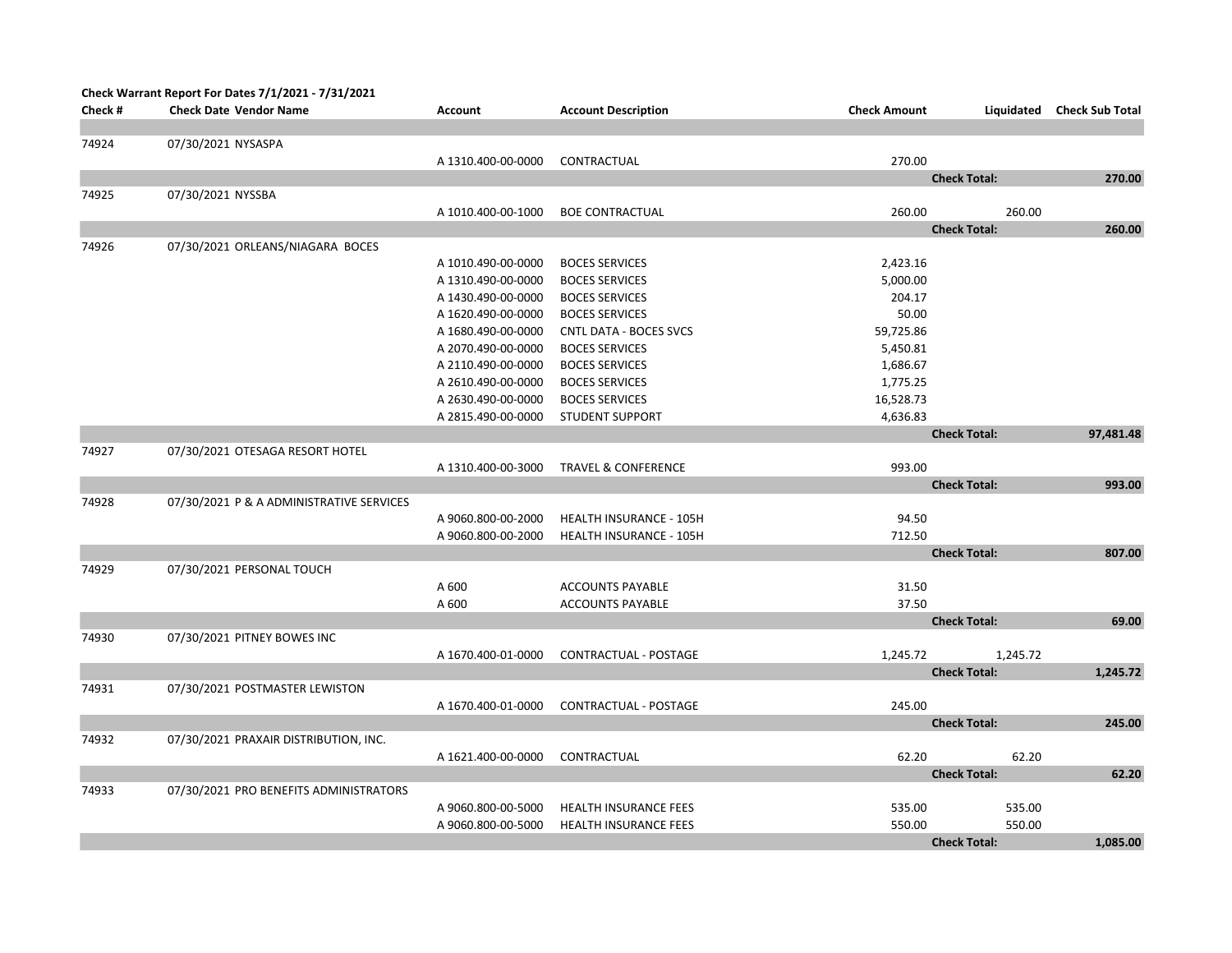|         | Check Warrant Report For Dates 7/1/2021 - 7/31/2021 |                    |                                       |                     |                     |                            |
|---------|-----------------------------------------------------|--------------------|---------------------------------------|---------------------|---------------------|----------------------------|
| Check # | <b>Check Date Vendor Name</b>                       | <b>Account</b>     | <b>Account Description</b>            | <b>Check Amount</b> |                     | Liquidated Check Sub Total |
|         |                                                     |                    |                                       |                     |                     |                            |
| 74934   | 07/30/2021 PULSE OCCUPATIONAL MED. PLLC             |                    |                                       |                     |                     |                            |
|         |                                                     | A 1430.400-00-2000 | PERSL - RECRUITING, ADVERTISING       | 920.00              | 920.00              |                            |
|         |                                                     |                    |                                       |                     | <b>Check Total:</b> | 920.00                     |
| 74935   | 07/30/2021 DON RAPPOLD                              |                    |                                       |                     |                     |                            |
|         |                                                     | A 9060.800-00-3000 | HEALTH INSURANCE - RETIREES           | 1,508.60            |                     |                            |
|         |                                                     |                    |                                       |                     | <b>Check Total:</b> | 1,508.60                   |
| 74936   | 07/30/2021 READ NATURALLY                           |                    |                                       |                     |                     |                            |
|         |                                                     | A 2070.450-00-0000 | <b>SUPPLIES &amp; MATERIALS</b>       | 973.50              | 885.00              |                            |
|         |                                                     | A 2110.485-00-0000 | <b>TEXTBOOKS</b>                      | 891.00              | 810.00              |                            |
|         |                                                     |                    |                                       |                     | <b>Check Total:</b> | 1,864.50                   |
| 74937   | 07/30/2021 REALLY GOOD STUFF                        |                    |                                       |                     |                     |                            |
|         |                                                     | A 2110.450-05-0000 | <b>SUPPLIES &amp; MATERIALS - IEC</b> | 251.85              | 251.85              |                            |
|         |                                                     |                    |                                       |                     | <b>Check Total:</b> | 251.85                     |
| 74938   | 07/30/2021 SAVVAS                                   |                    |                                       |                     |                     |                            |
|         |                                                     | A 2110.485-00-0000 | <b>TEXTBOOKS</b>                      | 37,953.12           | 37,953.12           |                            |
|         |                                                     |                    |                                       |                     | <b>Check Total:</b> | 37,953.12                  |
| 74939   | 07/30/2021 SCHINDLER ELEVATOR CORPORATION           |                    |                                       |                     |                     |                            |
|         |                                                     | A 1621.400-00-0000 | CONTRACTUAL                           | 4,424.28            | 4,424.28            |                            |
|         |                                                     |                    |                                       |                     | <b>Check Total:</b> | 4,424.28                   |
| 74940   | 07/30/2021 SCHOLASTIC CLASSROM STORE                |                    |                                       |                     |                     |                            |
|         |                                                     | A 2110.450-05-0000 | <b>SUPPLIES &amp; MATERIALS - IEC</b> | 161.32              | 161.32              |                            |
|         |                                                     |                    |                                       |                     | <b>Check Total:</b> | 161.32                     |
| 74941   | 07/30/2021 ** CONTINUED** SCHOOL SPECIALTY          |                    |                                       |                     |                     |                            |
|         |                                                     |                    |                                       |                     |                     |                            |
|         |                                                     |                    |                                       |                     | <b>Check Total:</b> | 161.32                     |
| 74942   | 07/30/2021 SCHOOL SPECIALTY                         |                    |                                       |                     |                     |                            |
|         |                                                     | A 2110.450-05-0000 | <b>SUPPLIES &amp; MATERIALS - IEC</b> | 20.63               | 20.63               |                            |
|         |                                                     | A 2110.450-05-0000 | <b>SUPPLIES &amp; MATERIALS - IEC</b> | 145.88              | 145.88              |                            |
|         |                                                     | A 2110.450-05-0000 | <b>SUPPLIES &amp; MATERIALS - IEC</b> | 145.88              | 145.88              |                            |
|         |                                                     | A 2110.450-05-0000 | SUPPLIES & MATERIALS - IEC            | 51.55               | 51.55               |                            |
|         |                                                     | A 2110.450-05-0000 | <b>SUPPLIES &amp; MATERIALS - IEC</b> | 167.16              | 167.16              |                            |
|         |                                                     | A 2110.450-05-0000 | <b>SUPPLIES &amp; MATERIALS - IEC</b> | 151.53              | 151.53              |                            |
|         |                                                     | A 2110.450-05-0000 | <b>SUPPLIES &amp; MATERIALS - IEC</b> | 35.52               | 35.52               |                            |
|         |                                                     | A 2110.450-05-0000 | <b>SUPPLIES &amp; MATERIALS - IEC</b> | 135.04              | 135.04              |                            |
|         |                                                     | A 2110.450-05-0000 | <b>SUPPLIES &amp; MATERIALS - IEC</b> | 14.96               | 14.96               |                            |
|         |                                                     | A 2110.450-05-0000 | SUPPLIES & MATERIALS - IEC            | 151.63              | 151.63              |                            |
|         |                                                     | A 2110.450-00-0000 | <b>SUPPLIES &amp; MATERIALS</b>       | 270.82              | 270.82              |                            |
|         |                                                     | A 2110.450-05-0000 | <b>SUPPLIES &amp; MATERIALS - IEC</b> | 44.62               | 44.62               |                            |
|         |                                                     |                    |                                       |                     | <b>Check Total:</b> | 1,335.22                   |
| 74943   | 07/30/2021 SEESAW                                   |                    |                                       |                     |                     |                            |
|         |                                                     | A 2630.460-00-0000 | STATE AIDED SOFTWARE                  | 3,139.11            | 3,138.92            |                            |
|         |                                                     |                    |                                       |                     | <b>Check Total:</b> | 3,139.11                   |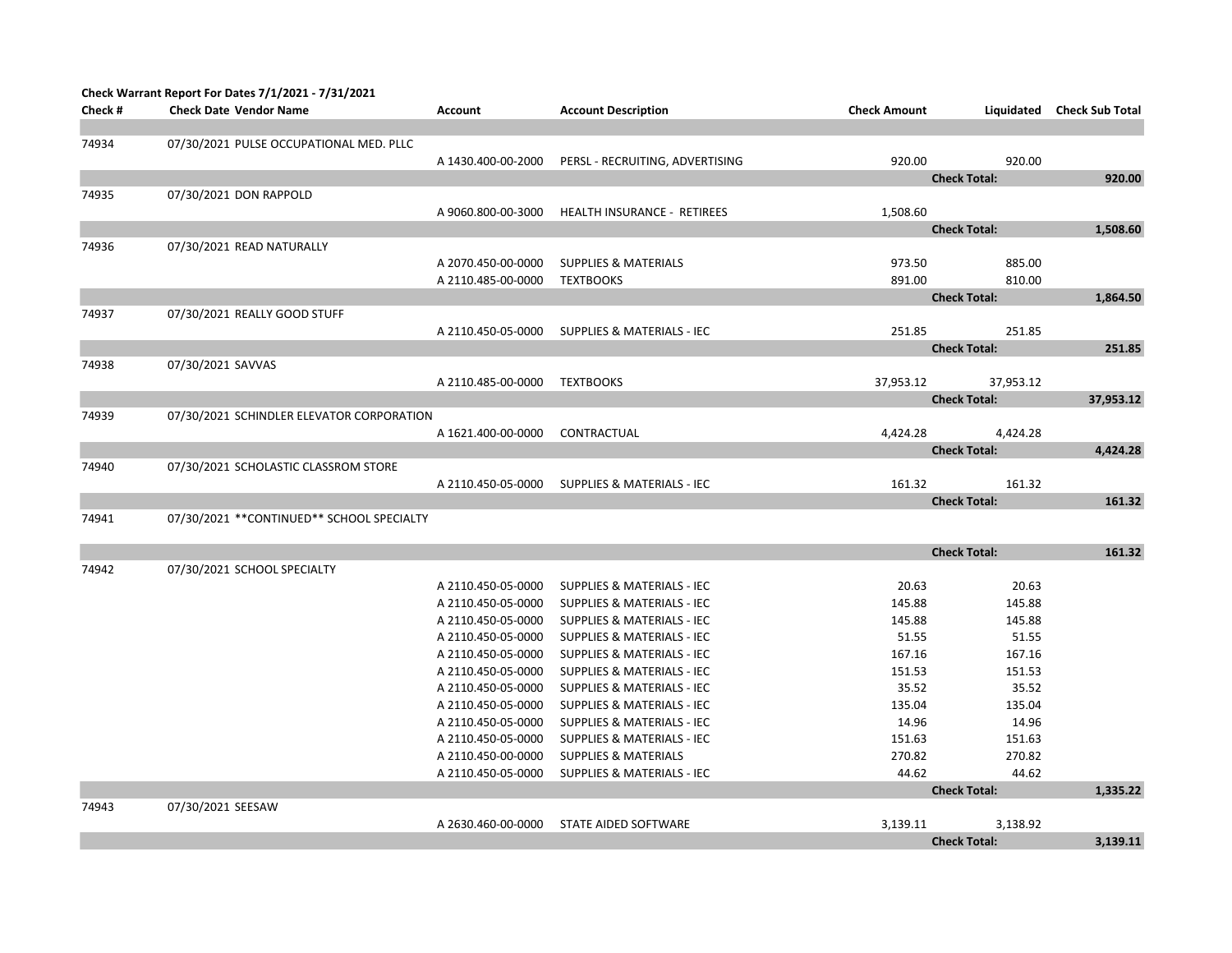|         | Check Warrant Report For Dates 7/1/2021 - 7/31/2021 |                    |                                             |                     |                               |                            |
|---------|-----------------------------------------------------|--------------------|---------------------------------------------|---------------------|-------------------------------|----------------------------|
| Check # | <b>Check Date Vendor Name</b>                       | Account            | <b>Account Description</b>                  | <b>Check Amount</b> |                               | Liquidated Check Sub Total |
| 74944   | 07/30/2021 SINGH, M.D., M.B.B.S., R.P.              |                    |                                             |                     |                               |                            |
|         |                                                     | A 9060.800-00-5000 | <b>HEALTH INSURANCE FEES</b>                | 2.062.50            | 2,062.50                      |                            |
|         |                                                     |                    |                                             |                     | <b>Check Total:</b>           | 2,062.50                   |
| 74945   | 07/30/2021 STAPLES BUSINESS ADVANTAGE               |                    |                                             |                     |                               |                            |
|         |                                                     | A 2110.450-05-0000 | <b>SUPPLIES &amp; MATERIALS - IEC</b>       | 43.72               | 43.72                         |                            |
|         |                                                     |                    |                                             |                     | <b>Check Total:</b>           | 43.72                      |
| 74946   | 07/30/2021 STEVENSON HARDWARE                       |                    |                                             |                     |                               |                            |
|         |                                                     | A 1621.450-00-0000 | <b>SUPPLIES &amp; MATERIALS</b>             | 177.80              | 177.80<br><b>Check Total:</b> | 177.80                     |
| 74947   | 07/30/2021 SUMMIT EDUCATIONAL RESOURCES             |                    |                                             |                     |                               |                            |
|         |                                                     | A 2250.400-00-0000 | CONTRACTUAL                                 | 5,850.00            | 5,850.00                      |                            |
|         |                                                     |                    |                                             |                     | <b>Check Total:</b>           | 5,850.00                   |
| 74948   | 07/30/2021 THYSSENKRUPP ELEVATOR CORP               |                    |                                             |                     |                               |                            |
|         |                                                     | A 1621.400-00-0000 | CONTRACTUAL                                 | 1,497.07            | 1,497.07                      |                            |
|         |                                                     | A 1621.400-00-0000 | CONTRACTUAL                                 | 2,036.76            | 2,036.76                      |                            |
|         |                                                     |                    |                                             |                     | <b>Check Total:</b>           | 3,533.83                   |
| 74949   | 07/30/2021 TOLLS BY MAIL                            |                    |                                             |                     |                               |                            |
|         |                                                     | A 600              | <b>ACCOUNTS PAYABLE</b>                     | 5.71                |                               |                            |
|         |                                                     |                    |                                             |                     | <b>Check Total:</b>           | 5.71                       |
| 74950   | 07/30/2021 TROXELL COMMUNICATIONS, INC.             |                    |                                             |                     |                               |                            |
|         |                                                     | A 600              | <b>ACCOUNTS PAYABLE</b>                     | 100.00              | <b>Check Total:</b>           | 100.00                     |
| 74951   | 07/30/2021 U & S SERVICES, INC.                     |                    |                                             |                     |                               |                            |
|         |                                                     | A 1621.400-00-0000 | CONTRACTUAL                                 | 5,325.00            | 5,325.00                      |                            |
|         |                                                     |                    |                                             |                     | <b>Check Total:</b>           | 5,325.00                   |
| 74952   | 07/30/2021 UNUM AMERICA                             |                    |                                             |                     |                               |                            |
|         |                                                     | A 9045.800-00-0000 | LIFE INSURANCE                              | 379.69              | 379.69                        |                            |
|         |                                                     |                    |                                             |                     | <b>Check Total:</b>           | 379.69                     |
| 74953   | 07/30/2021 US EMPLOYEE BENEFITS                     |                    |                                             |                     |                               |                            |
|         |                                                     | A 9060.800-00-5000 | <b>HEALTH INSURANCE FEES</b>                | 967.75              | 967.75                        |                            |
|         |                                                     |                    |                                             |                     | <b>Check Total:</b>           | 967.75                     |
| 74954   | 07/30/2021 UTICA NATIONAL INSURANCE GROUP           |                    |                                             | 38,150.00           | 38,150.00                     |                            |
|         |                                                     | A 1910.400-00-0000 | CONTRACTUAL                                 |                     | <b>Check Total:</b>           | 38,150.00                  |
| 74955   | 07/30/2021 VISUALLY INPAIRED ADVNCEMENT             |                    |                                             |                     |                               |                            |
|         |                                                     | A 2250.400-00-0000 | CONTRACTUAL                                 | 300.00              | 300.00                        |                            |
|         |                                                     |                    |                                             |                     | спеск тотак                   | <b>3UU.UU</b>              |
| 74956   | 07/30/2021 W.B.MASON COMPANY                        |                    |                                             |                     |                               |                            |
|         |                                                     | A 1620.450-00-0000 | <b>SUPPLIES &amp; MATERIALS - CUSTODIAL</b> | 605.00              | 605.00<br><b>Check Total:</b> | 605.00                     |
| 74957   | 07/30/2021 WEBSTER SZANYI LLP                       |                    |                                             |                     |                               |                            |
|         |                                                     | A 600              | <b>ACCOUNTS PAYABLE</b>                     | 4,386.51            |                               |                            |
|         |                                                     | A 600              | <b>ACCOUNTS PAYABLE</b>                     | 3,752.10            |                               |                            |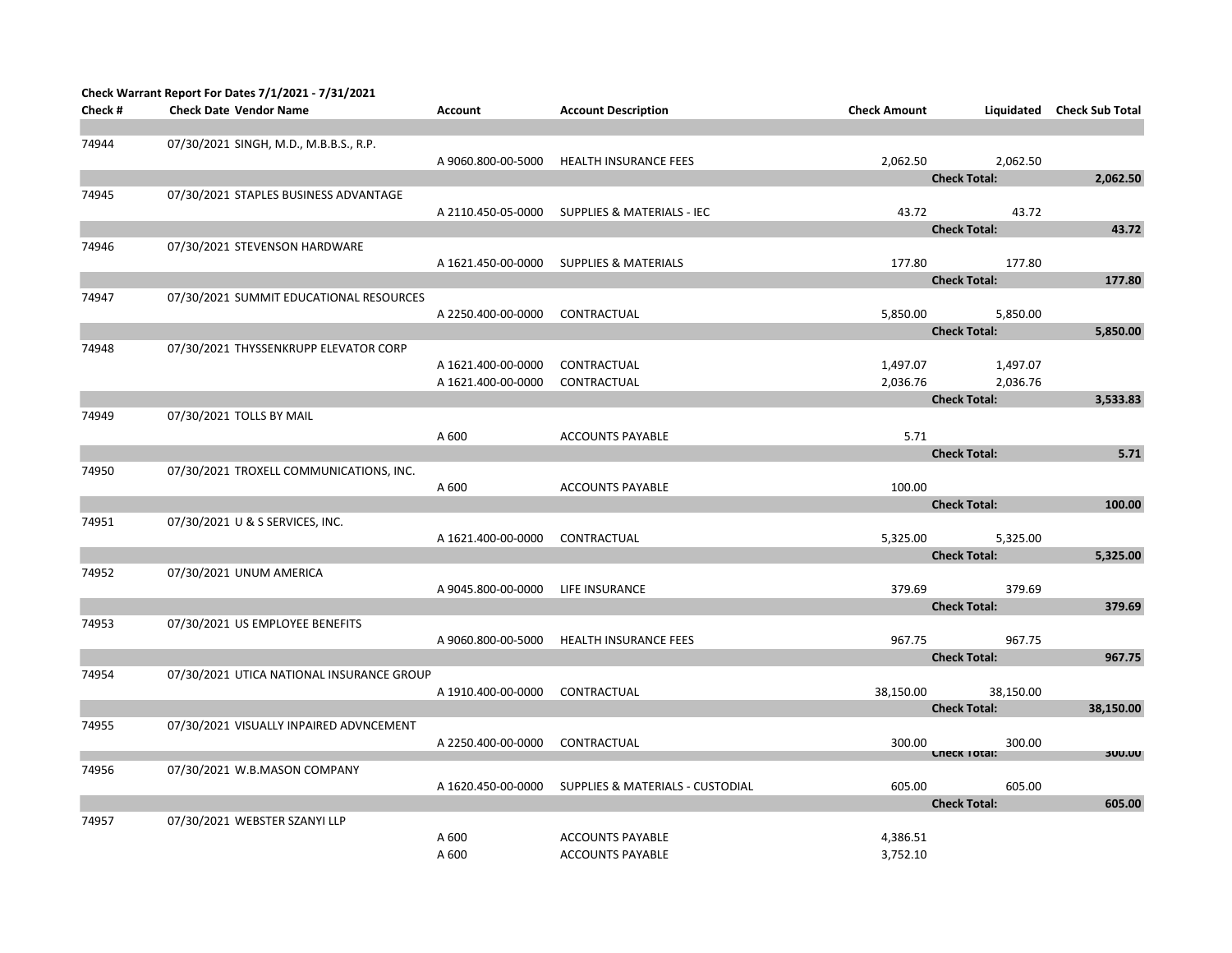|         | Check Warrant Report For Dates 7/1/2021 - 7/31/2021 |                    |                                 |                     |                     |                        |
|---------|-----------------------------------------------------|--------------------|---------------------------------|---------------------|---------------------|------------------------|
| Check # | <b>Check Date Vendor Name</b>                       | Account            | <b>Account Description</b>      | <b>Check Amount</b> | Liquidated          | <b>Check Sub Total</b> |
|         |                                                     |                    |                                 |                     |                     |                        |
|         |                                                     | A 600              | <b>ACCOUNTS PAYABLE</b>         | 1,683.00            |                     |                        |
|         |                                                     | A 600              | <b>ACCOUNTS PAYABLE</b>         | 1,101.50            |                     |                        |
|         |                                                     | A 600              | <b>ACCOUNTS PAYABLE</b>         | 382.50              |                     |                        |
|         |                                                     | A 600              | <b>ACCOUNTS PAYABLE</b>         | 382.50              |                     |                        |
|         |                                                     | A 600              | <b>ACCOUNTS PAYABLE</b>         | 4,540.41            |                     |                        |
|         |                                                     | A 600              | <b>ACCOUNTS PAYABLE</b>         | 235.00              |                     |                        |
| 74958   | 07/30/2021 X-GRAIN SPORTSWEAR                       |                    |                                 |                     |                     |                        |
|         |                                                     | A 2855.450-00-0000 | <b>SUPPLIES &amp; MATERIALS</b> | 47.00               | 47.00               |                        |
|         |                                                     |                    |                                 |                     | <b>Check Total:</b> | 47.00                  |
|         |                                                     |                    |                                 |                     |                     |                        |
|         | <b>Total A Claims</b>                               |                    |                                 | 579,547.08          |                     |                        |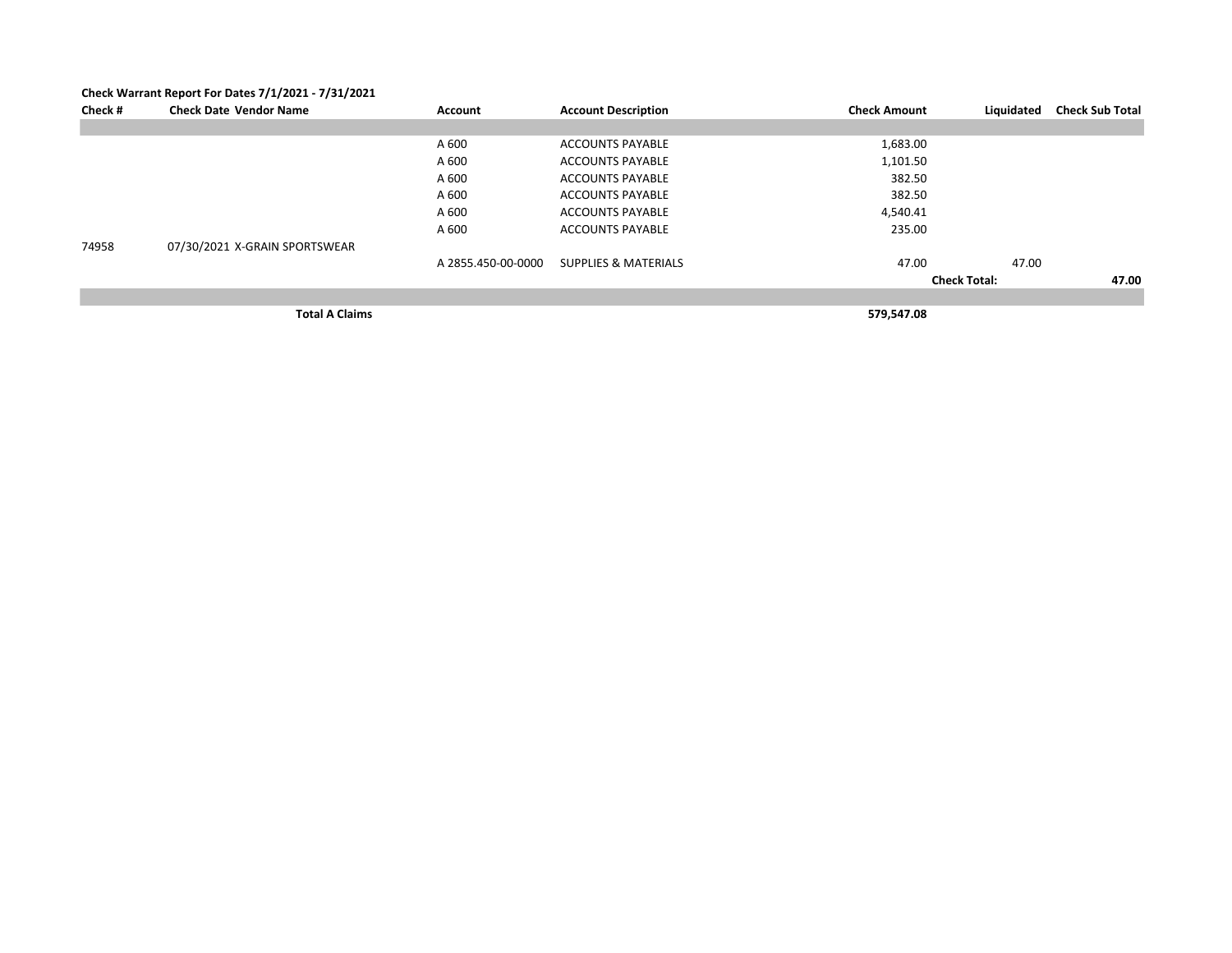|         | Check Warrant Report For Dates 7/1/2021 - 7/31/2021 |                    |                             |                     |                     |                        |  |
|---------|-----------------------------------------------------|--------------------|-----------------------------|---------------------|---------------------|------------------------|--|
| Check # | <b>Check Date Vendor Name</b>                       | Account            | <b>Account Description</b>  | <b>Check Amount</b> | Liquidated          | <b>Check Sub Total</b> |  |
|         |                                                     |                    |                             |                     |                     |                        |  |
| 2765    | 07/15/2021 GREATER NIAGARA MECHANICAL INC           |                    |                             |                     |                     |                        |  |
|         |                                                     | C 600              | <b>ACCOUNTS PAYABLE</b>     | 1,038.64            |                     |                        |  |
|         |                                                     |                    |                             |                     | <b>Check Total:</b> | 1,038.64               |  |
|         |                                                     |                    |                             |                     |                     |                        |  |
| 2766    | 07/15/2021 PERSONAL TOUCH                           |                    |                             |                     |                     |                        |  |
|         |                                                     | C 600              | <b>ACCOUNTS PAYABLE</b>     | 45,330.99           |                     |                        |  |
|         |                                                     |                    |                             |                     | <b>Check Total:</b> | 45,330.99              |  |
|         |                                                     |                    |                             |                     |                     |                        |  |
| 2767    | 07/30/2021 HEARTLAND PAYMENT SYSTEM                 |                    |                             |                     |                     |                        |  |
|         |                                                     | C 2860.400-80-1000 | SCHOOL LUNCH CONT - MANAGMT | 420.00              |                     |                        |  |
|         |                                                     |                    |                             |                     | <b>Check Total:</b> | 420.00                 |  |
|         |                                                     |                    |                             |                     |                     |                        |  |
|         |                                                     |                    | <b>Total C Claims</b>       | 46,789.63           |                     |                        |  |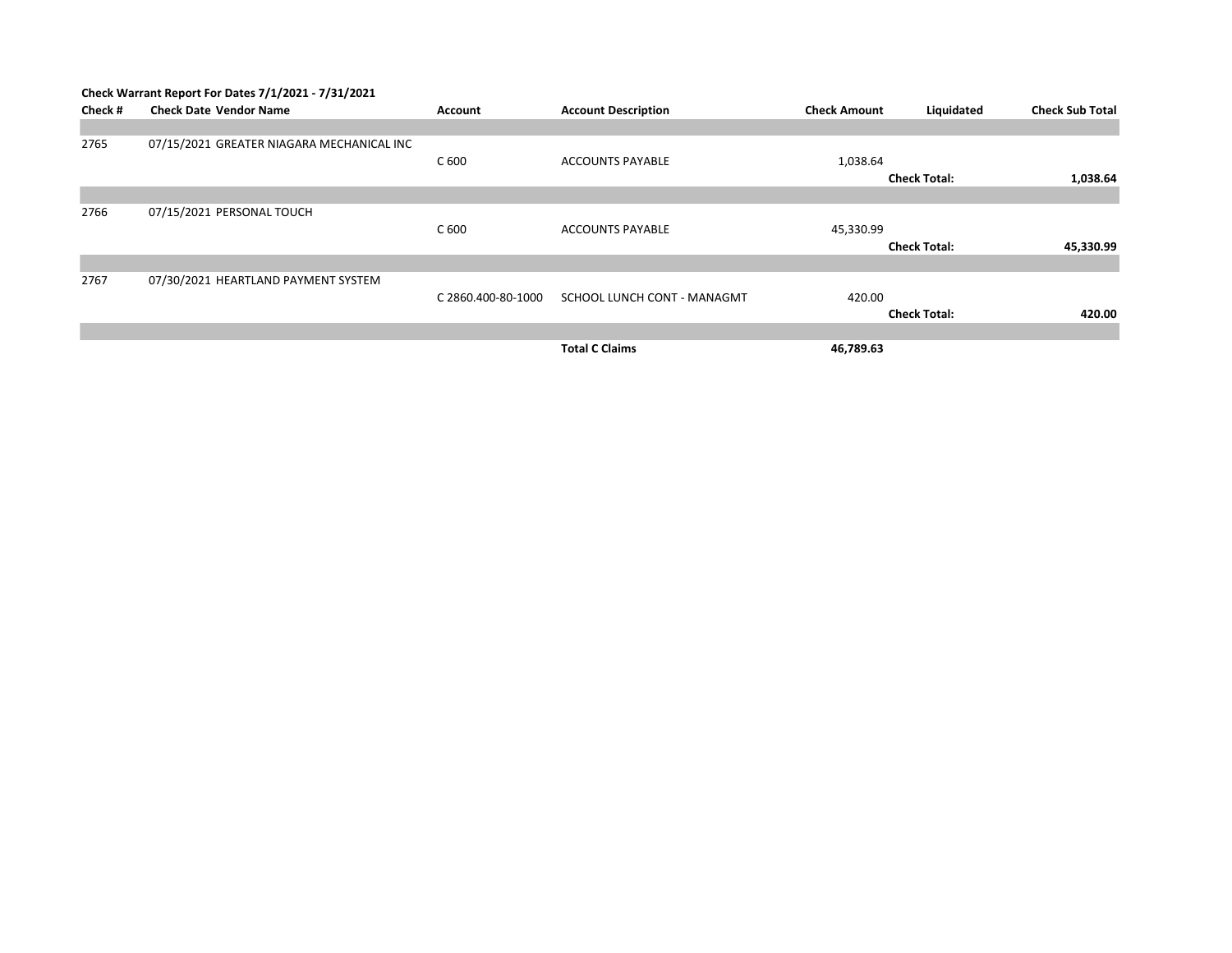| Check | <b>Check Date Vendor Name</b>   | <b>Account</b> | <b>Account Description</b>            | <b>Check Amount</b> | Liquidated          | <b>Check Sub Total</b> |
|-------|---------------------------------|----------------|---------------------------------------|---------------------|---------------------|------------------------|
|       |                                 |                |                                       |                     |                     |                        |
| 2320  | 07/15/2021 APPLE INC. EDUCATION |                |                                       |                     |                     |                        |
|       |                                 | FESS 2110.450  | <b>ESSER SUPPLIES &amp; MATERIALS</b> | 1,495.00            | 1,495.00            |                        |
|       |                                 | FGEE 2110.450  | <b>GEER SUPPLIES &amp; MATERIALS</b>  | 2,940.00            | 2,940.00            |                        |
|       |                                 | FGEE 2110.450  | <b>GEER SUPPLIES &amp; MATERIALS</b>  | 598.00              | 588.00              |                        |
|       |                                 |                |                                       |                     | <b>Check Total:</b> | 5,033.00               |
|       |                                 |                |                                       |                     |                     |                        |
| 2321  | 07/15/2021 CDW GOVERNMENT       |                |                                       |                     |                     |                        |
|       |                                 | FESS 2110.450  | <b>ESSER SUPPLIES &amp; MATERIALS</b> | 1,253.34            | 1,253.34            |                        |
|       |                                 |                |                                       |                     | <b>Check Total:</b> | 1,253.34               |
|       |                                 |                |                                       |                     |                     |                        |
| 2322  | 07/30/2021 AMAZON               |                |                                       |                     |                     |                        |
|       |                                 | FGEE 2110.450  | <b>GEER SUPPLIES &amp; MATERIALS</b>  | 199.97              |                     |                        |
|       |                                 |                |                                       |                     | <b>Check Total:</b> | 199.97                 |
|       |                                 |                |                                       |                     |                     |                        |
| 2323  | 07/30/2021 CHC                  |                |                                       |                     |                     |                        |
|       |                                 | FS22 2250.472  | 2021-22 SUMMER SCHOOL TUITION         | 4,280.52            |                     |                        |
|       |                                 |                |                                       |                     | <b>Check Total:</b> | 4,280.52               |
|       |                                 |                |                                       |                     |                     |                        |
|       | <b>Total F Claims</b>           |                |                                       | 10,766.83           |                     |                        |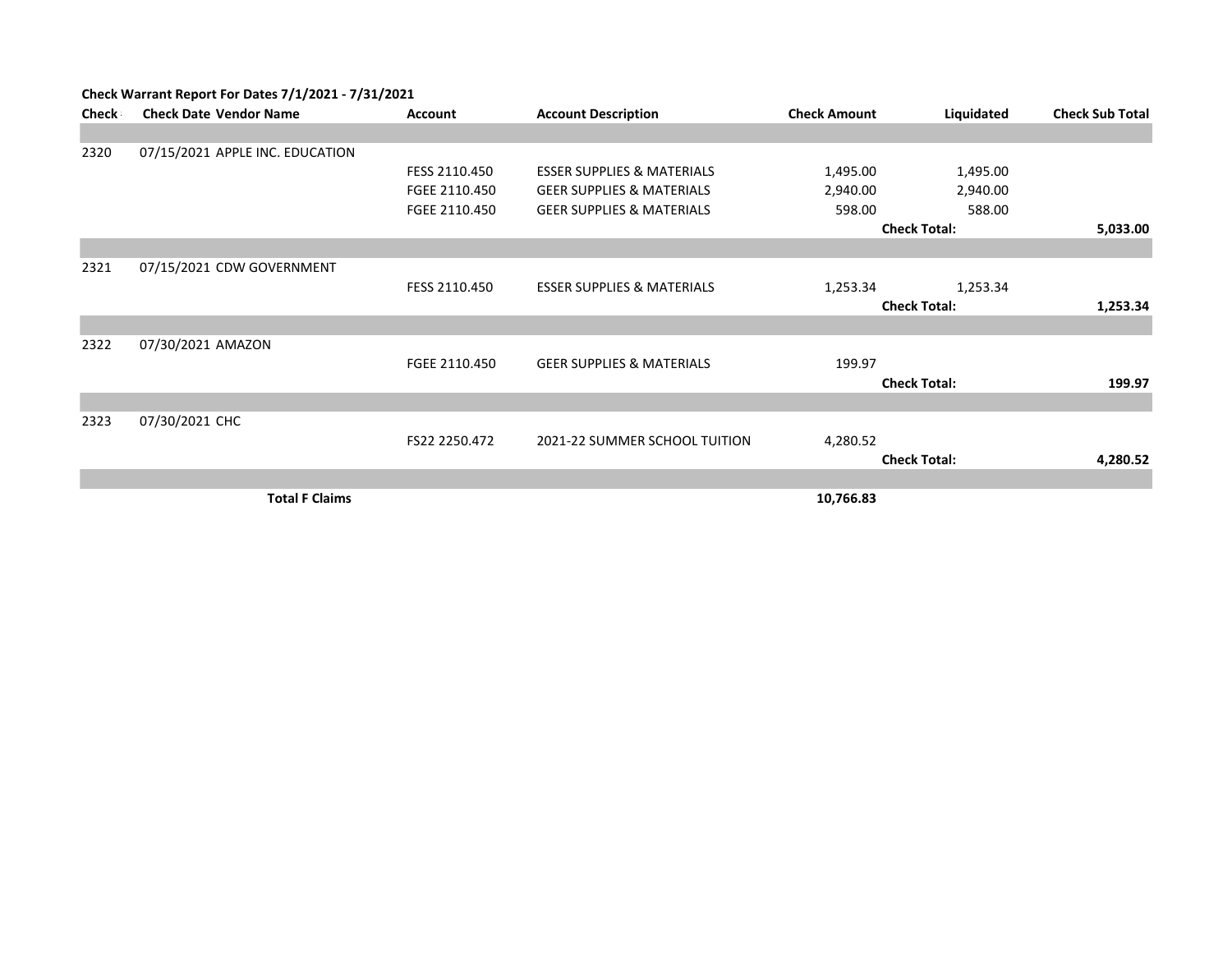## **Check Warrant Report For Dates 7/1/2020 - 7/31/2020**

| Check#                | <b>Check Date Vendor Name</b> | Account               | <b>Account Description</b>       | <b>PO Number</b> | <b>Check Amount</b> | Liquidated          | <b>Check Sub Total</b> |
|-----------------------|-------------------------------|-----------------------|----------------------------------|------------------|---------------------|---------------------|------------------------|
|                       |                               |                       |                                  |                  |                     |                     |                        |
| 3959                  | 07/30/2020 TROX               |                       |                                  |                  |                     |                     |                        |
|                       |                               | HSSB 2110.200-00-0000 | SMART SCHOOLS BOND ACT EQUIPMENT | 690749           | 22.200.00           | 22,200.00           |                        |
|                       |                               |                       |                                  |                  |                     | <b>Check Total:</b> | 22,200.00              |
|                       |                               |                       |                                  |                  |                     |                     |                        |
| <b>Total H Claims</b> |                               |                       |                                  |                  | 22,200.00           |                     |                        |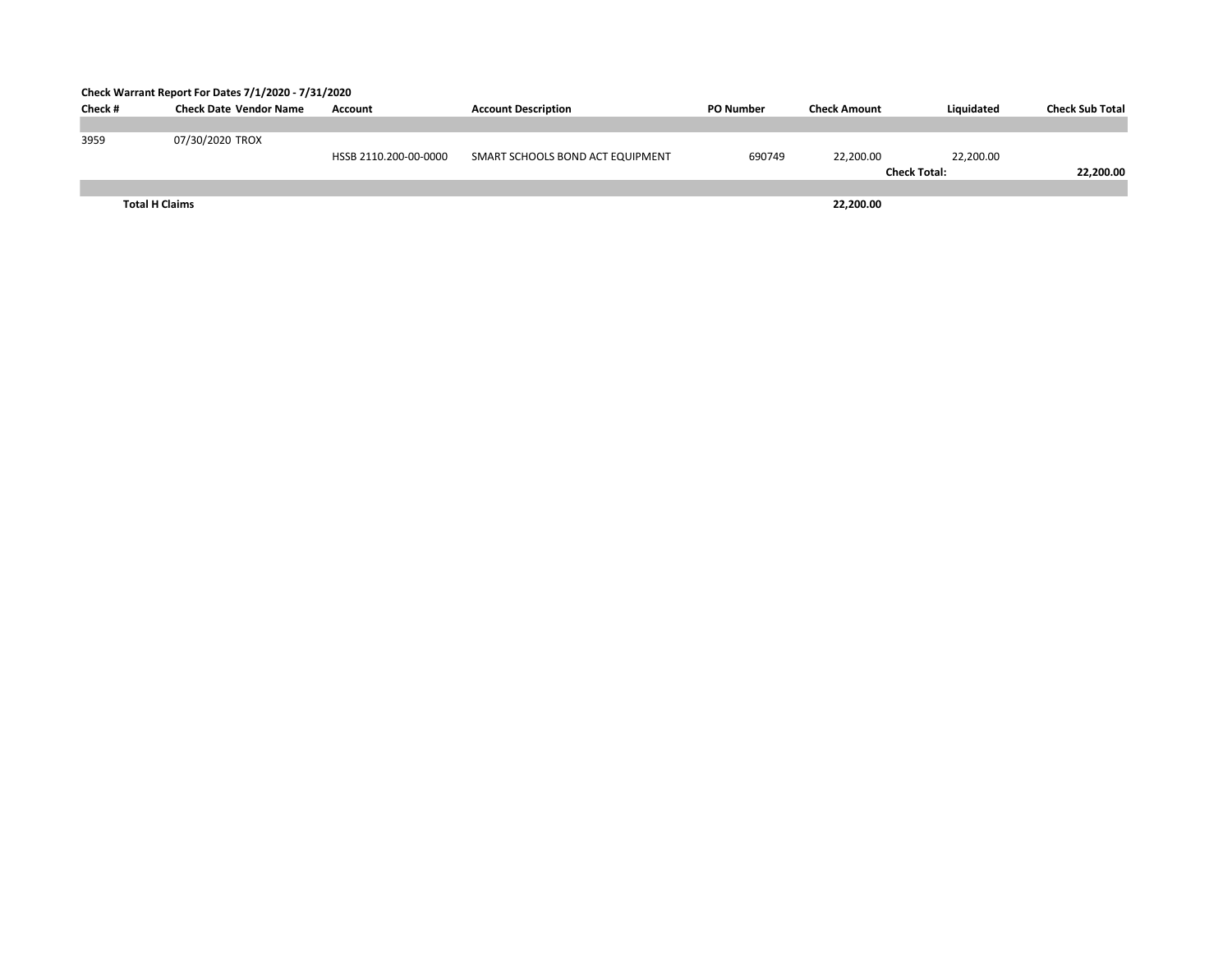| Check # | Check Warrant Report For Dates 7/1/2021 - 7/31/2021<br><b>Check Date Vendor Name</b> |        | <b>Account</b> Account Description | <b>Check Amount</b> | Liquidated          | <b>Check Sub Total</b> |
|---------|--------------------------------------------------------------------------------------|--------|------------------------------------|---------------------|---------------------|------------------------|
|         |                                                                                      |        |                                    |                     |                     |                        |
| 350     | 07/07/2021 NYS DEPARTMENT OF STATE                                                   |        |                                    |                     |                     |                        |
|         |                                                                                      | TA 021 | NY STATE INCOME TAX                | 7,926.02            |                     |                        |
|         |                                                                                      |        |                                    |                     | <b>Check Total:</b> | 7,926.02               |
|         |                                                                                      |        |                                    |                     |                     |                        |
| 351     | 07/07/2021 FEDERAL TAX                                                               |        |                                    |                     |                     |                        |
|         |                                                                                      | TA 022 | FEDERAL INCOME TAX                 | 10,125.92           |                     |                        |
|         |                                                                                      | TA 022 | FEDERAL INCOME TAX                 | 10,125.92           |                     |                        |
|         |                                                                                      | TA 022 | FEDERAL INCOME TAX                 | 18,417.74           |                     |                        |
|         |                                                                                      | TA 022 | FEDERAL INCOME TAX                 | 2,368.18            |                     |                        |
|         |                                                                                      | TA 022 | FEDERAL INCOME TAX                 | 2,368.18            |                     |                        |
|         |                                                                                      |        |                                    |                     | <b>Check Total:</b> | 43,405.94              |
|         |                                                                                      |        |                                    |                     |                     |                        |
| 352     | 07/07/2021 LEW-PORT PAYROLL ACCOUNT                                                  |        |                                    |                     |                     |                        |
|         |                                                                                      | TA 010 | <b>CONSOLIDATED PAYROLL</b>        | 109,295.31          |                     |                        |
|         |                                                                                      |        |                                    |                     | <b>Check Total:</b> | 109,295.31             |
|         |                                                                                      |        |                                    |                     |                     |                        |
| 353     | 07/07/2021 US OMNI                                                                   |        |                                    |                     |                     |                        |
|         |                                                                                      | TA 029 | <b>EMPLOYEE ANNUITIES</b>          | 900.00              |                     |                        |
|         |                                                                                      | TA 029 | <b>EMPLOYEE ANNUITIES</b>          | 103.21              |                     |                        |
|         |                                                                                      | TA 029 | <b>EMPLOYEE ANNUITIES</b>          | 2,838.00            |                     |                        |
|         |                                                                                      | TA 029 | <b>EMPLOYEE ANNUITIES</b>          | 200.00              |                     |                        |
|         |                                                                                      | TA 029 | <b>EMPLOYEE ANNUITIES</b>          | 100.00              |                     |                        |
|         |                                                                                      | TA 029 | <b>EMPLOYEE ANNUITIES</b>          | 600.00              |                     |                        |
|         |                                                                                      | TA 029 | <b>EMPLOYEE ANNUITIES</b>          | 100.00              |                     |                        |
|         |                                                                                      | TA 029 | <b>EMPLOYEE ANNUITIES</b>          | 100.00              |                     |                        |
|         |                                                                                      | TA 029 | <b>EMPLOYEE ANNUITIES</b>          | 1,350.00            |                     |                        |
|         |                                                                                      |        |                                    |                     | <b>Check Total:</b> | 6,291.21               |
|         |                                                                                      |        |                                    |                     |                     |                        |
| 354     | 07/07/2021 P & A ADMINISTRATIVE SERVICES                                             |        |                                    |                     |                     |                        |
|         |                                                                                      |        | TA 085.07 FLEXIBLE BENEFITS        | 296.74              |                     |                        |
|         |                                                                                      |        |                                    |                     | <b>Check Total:</b> | 296.74                 |
|         |                                                                                      |        |                                    |                     |                     |                        |
| 355     | 07/07/2021 LP DENTAL INSURANCE                                                       |        |                                    |                     |                     |                        |
|         |                                                                                      |        | TA 085.07 FLEXIBLE BENEFITS        | 7.40                |                     |                        |
|         |                                                                                      |        |                                    |                     | <b>Check Total:</b> | 7.40                   |
|         |                                                                                      |        |                                    |                     |                     |                        |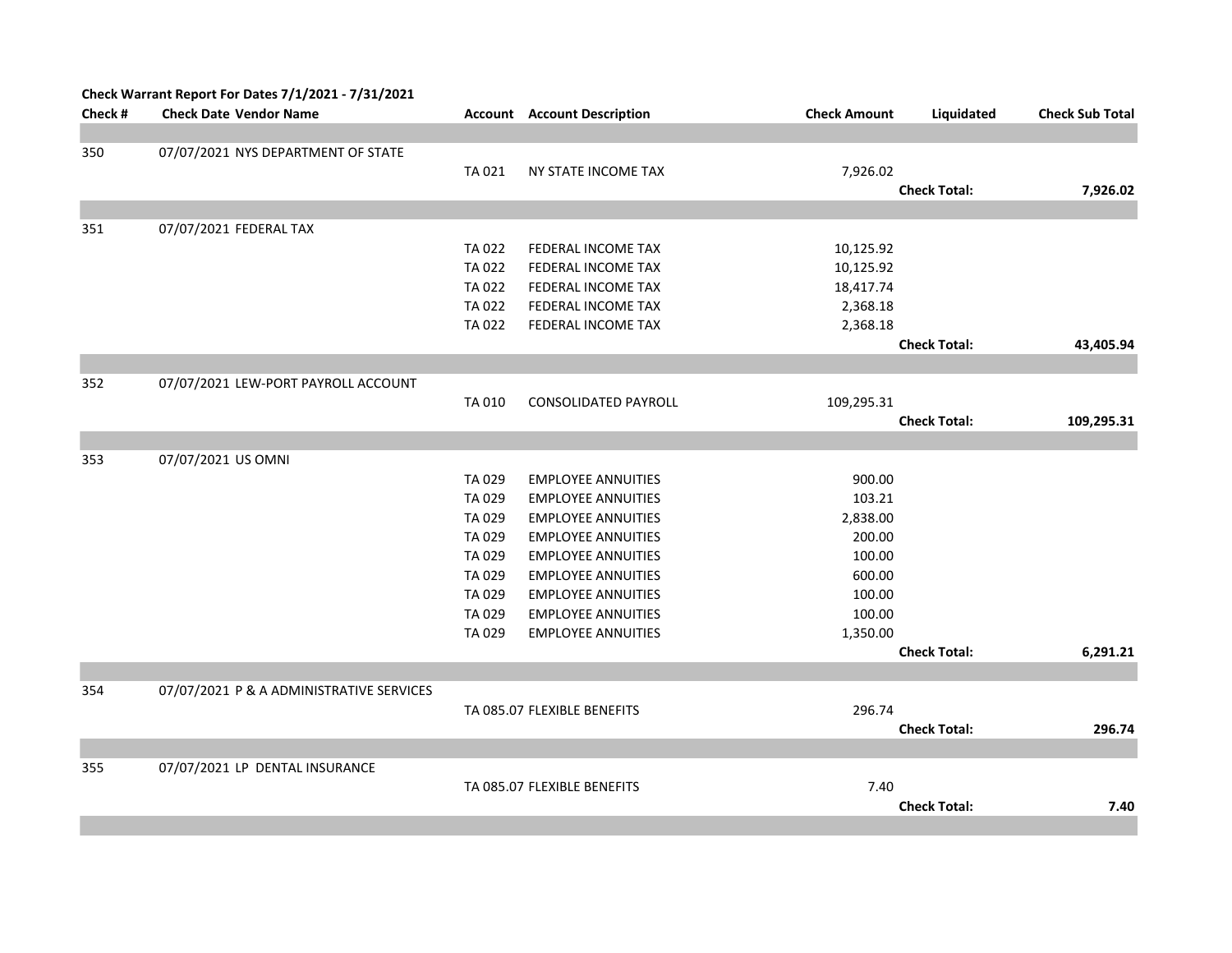|         | Check Warrant Report For Dates 7/1/2021 - 7/31/2021 |              |                                    |                     |                     |                        |
|---------|-----------------------------------------------------|--------------|------------------------------------|---------------------|---------------------|------------------------|
| Check # | <b>Check Date Vendor Name</b>                       |              | <b>Account</b> Account Description | <b>Check Amount</b> | Liquidated          | <b>Check Sub Total</b> |
|         |                                                     |              |                                    |                     |                     |                        |
| 356     | 07/22/2021 NYS DEPARTMENT OF STATE                  |              |                                    |                     |                     |                        |
|         |                                                     | TA 021       | NY STATE INCOME TAX                | 7,328.72            |                     |                        |
|         |                                                     |              |                                    |                     | <b>Check Total:</b> | 7,328.72               |
|         |                                                     |              |                                    |                     |                     |                        |
| 357     | 07/22/2021 FEDERAL TAX                              |              |                                    |                     |                     |                        |
|         |                                                     | TA 022       | FEDERAL INCOME TAX                 | 10,212.80           |                     |                        |
|         |                                                     | TA 022       | FEDERAL INCOME TAX                 | 10,212.80           |                     |                        |
|         |                                                     | TA 022       | FEDERAL INCOME TAX                 | 16,465.69           |                     |                        |
|         |                                                     | TA 022       | FEDERAL INCOME TAX                 | 2,388.46            |                     |                        |
|         |                                                     | TA 022       | FEDERAL INCOME TAX                 | 2,388.46            |                     |                        |
|         |                                                     |              |                                    |                     | <b>Check Total:</b> | 41,668.21              |
|         |                                                     |              |                                    |                     |                     |                        |
| 358     | 07/22/2021 LEW-PORT PAYROLL ACCOUNT                 |              |                                    |                     |                     |                        |
|         |                                                     | <b>TA010</b> | <b>CONSOLIDATED PAYROLL</b>        | 115,652.62          |                     |                        |
|         |                                                     |              |                                    |                     | <b>Check Total:</b> | 115,652.62             |
|         |                                                     |              |                                    |                     |                     |                        |
| 359     | 07/22/2021 US OMNI                                  |              |                                    |                     |                     |                        |
|         |                                                     | TA 029       | <b>EMPLOYEE ANNUITIES</b>          | 900.00              |                     |                        |
|         |                                                     | TA 029       | <b>EMPLOYEE ANNUITIES</b>          | 105.86              |                     |                        |
|         |                                                     | TA 029       | <b>EMPLOYEE ANNUITIES</b>          | 2,608.00            |                     |                        |
|         |                                                     | TA 029       | <b>EMPLOYEE ANNUITIES</b>          | 100.00              |                     |                        |
|         |                                                     | TA 029       | <b>EMPLOYEE ANNUITIES</b>          | 200.00              |                     |                        |
|         |                                                     | TA 029       | <b>EMPLOYEE ANNUITIES</b>          | 100.00              |                     |                        |
|         |                                                     | TA 029       | <b>EMPLOYEE ANNUITIES</b>          | 600.00              |                     |                        |
|         |                                                     | TA 029       | <b>EMPLOYEE ANNUITIES</b>          | 100.00              |                     |                        |
|         |                                                     | TA 029       | <b>EMPLOYEE ANNUITIES</b>          | 100.00              |                     |                        |
|         |                                                     | TA 029       | <b>EMPLOYEE ANNUITIES</b>          | 100.00              |                     |                        |
|         |                                                     |              |                                    |                     | <b>Check Total:</b> | 4,913.86               |
|         |                                                     |              |                                    |                     |                     |                        |
| 360     | 07/22/2021 P & A ADMINISTRATIVE SERVICES            |              |                                    |                     |                     |                        |
|         |                                                     |              | TA 085.07 FLEXIBLE BENEFITS        | 171.74              |                     |                        |
|         |                                                     |              | TA 085.07 FLEXIBLE BENEFITS        | 22.73               |                     |                        |
|         |                                                     |              |                                    |                     | <b>Check Total:</b> | 194.47                 |
|         |                                                     |              |                                    |                     |                     |                        |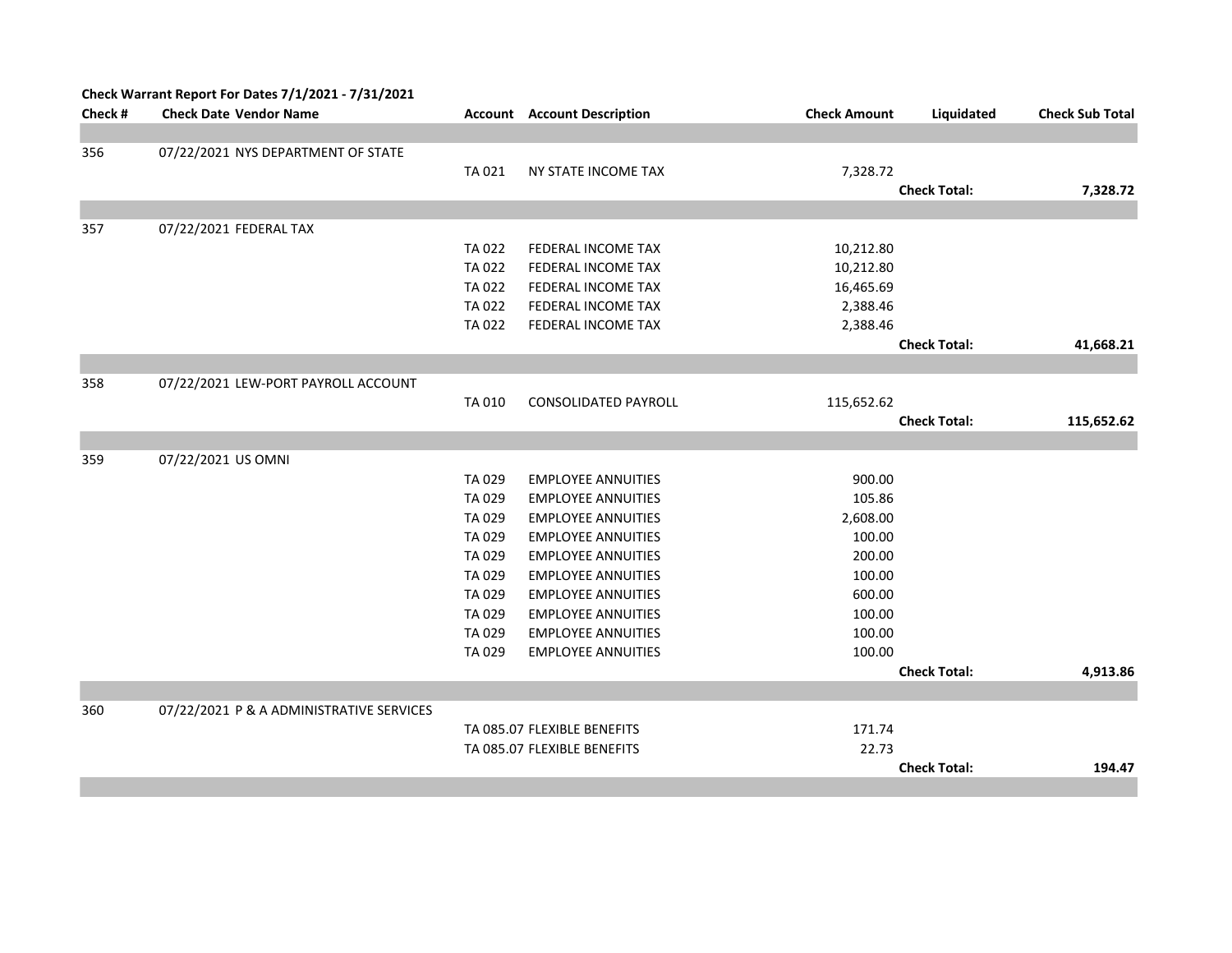|         | Check Warrant Report For Dates 7/1/2021 - 7/31/2021 |        |                                                            |                     |                     |                        |
|---------|-----------------------------------------------------|--------|------------------------------------------------------------|---------------------|---------------------|------------------------|
| Check # | <b>Check Date Vendor Name</b>                       |        | <b>Account</b> Account Description                         | <b>Check Amount</b> | Liquidated          | <b>Check Sub Total</b> |
|         |                                                     |        |                                                            |                     |                     |                        |
| 361     | 07/22/2021 LP DENTAL INSURANCE                      |        | TA 085.07 FLEXIBLE BENEFITS<br>TA 085.07 FLEXIBLE BENEFITS | 213.38<br>184.63    | <b>Check Total:</b> | 398.01                 |
|         |                                                     |        |                                                            |                     |                     |                        |
| 16104   | 07/07/2021 CSEA                                     | TA 024 | ASSOCIATION AND UNION DUES                                 | 710.66              | <b>Check Total:</b> | 710.66                 |
| 16105   | 07/07/2021 LEWISTON-PORTER FEDERAL CU               |        | TA 085.06 VOLUNTARY DEDUCTIONS                             | 5,295.00            | <b>Check Total:</b> | 5,295.00               |
|         |                                                     |        |                                                            |                     |                     |                        |
| 16106   | 07/07/2021 NIAGARA COUNTY SHERIFF                   | TA 023 | <b>INCOME EXECUTIONS</b>                                   | 93.14               | <b>Check Total:</b> | 93.14                  |
| 16107   |                                                     |        |                                                            |                     |                     |                        |
|         | 07/07/2021 NYS CHILD SUPPORT                        | TA 023 | <b>INCOME EXECUTIONS</b>                                   | 150.00              | <b>Check Total:</b> | 150.00                 |
|         |                                                     |        |                                                            |                     |                     |                        |
| 16108   | 07/07/2021 NYS TEACHER RETIREMENT SYSTEM            | TA 027 | TRS LOANS                                                  | 1,065.00            | <b>Check Total:</b> | 1,065.00               |
|         |                                                     |        |                                                            |                     |                     |                        |
| 16109   | 07/22/2021 CSEA                                     | TA 024 | ASSOCIATION AND UNION DUES                                 | 710.66              | <b>Check Total:</b> | 710.66                 |
|         |                                                     |        |                                                            |                     |                     |                        |
| 16110   | 07/22/2021 DELTA DENTAL OF NY, INC                  |        | TA 085.07 FLEXIBLE BENEFITS                                | 6.85                | <b>Check Total:</b> | 6.85                   |
|         |                                                     |        |                                                            |                     |                     |                        |
| 16111   | 07/22/2021 LEW-PORT HEALTH INS                      |        | TA 085.07 FLEXIBLE BENEFITS                                | 4,167.22            | <b>Check Total:</b> | 4,167.22               |
|         |                                                     |        |                                                            |                     |                     |                        |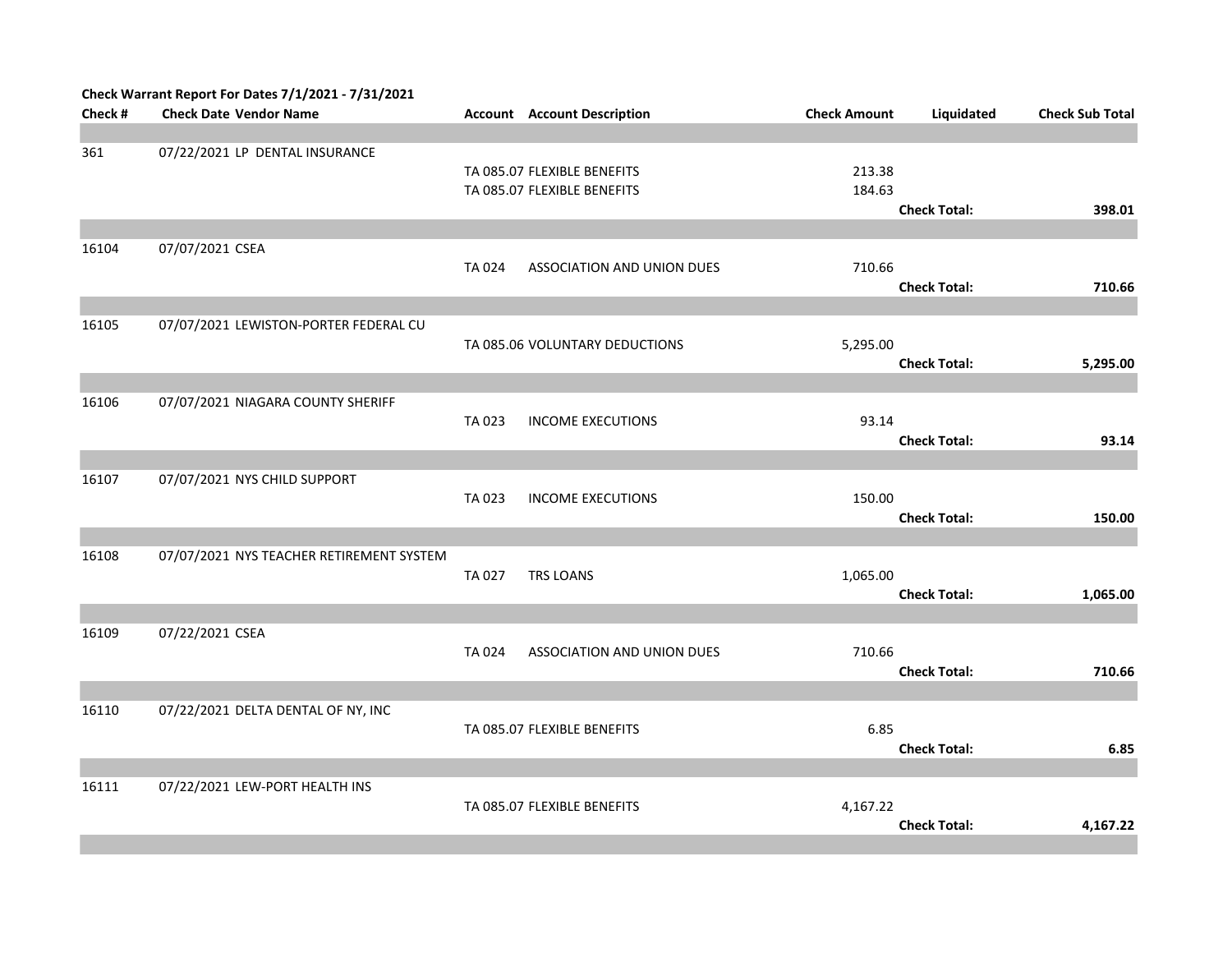|         | Check Warrant Report For Dates 7/1/2021 - 7/31/2021 |              |                                    |                     |                     |                        |
|---------|-----------------------------------------------------|--------------|------------------------------------|---------------------|---------------------|------------------------|
| Check # | <b>Check Date Vendor Name</b>                       |              | <b>Account</b> Account Description | <b>Check Amount</b> | Liquidated          | <b>Check Sub Total</b> |
|         |                                                     |              |                                    |                     |                     |                        |
| 16112   | 07/22/2021 LEWISTON-PORTER FEDERAL CU               |              |                                    |                     |                     |                        |
|         |                                                     |              | TA 085.06 VOLUNTARY DEDUCTIONS     | 5,295.00            |                     |                        |
|         |                                                     |              |                                    |                     | <b>Check Total:</b> | 5,295.00               |
| 16113   | 07/22/2021 NIAGARA COUNTY SHERIFF                   |              |                                    |                     |                     |                        |
|         |                                                     | TA 023       | <b>INCOME EXECUTIONS</b>           | 83.80               |                     |                        |
|         |                                                     |              |                                    |                     | <b>Check Total:</b> | 83.80                  |
|         |                                                     |              |                                    |                     |                     |                        |
| 16114   | 07/22/2021 NYS CHILD SUPPORT                        |              |                                    |                     |                     |                        |
|         |                                                     | TA 023       | <b>INCOME EXECUTIONS</b>           | 150.00              |                     |                        |
|         |                                                     |              |                                    |                     | <b>Check Total:</b> | 150.00                 |
|         |                                                     |              |                                    |                     |                     |                        |
| 16115   | 07/22/2021 UNUM AMERICA                             |              |                                    |                     |                     |                        |
|         |                                                     |              | TA 085.07 FLEXIBLE BENEFITS        | 48.53               |                     |                        |
|         |                                                     |              |                                    |                     | <b>Check Total:</b> | 48.53                  |
| 16120   | 07/30/2021 DELTA DENTAL OF NY, INC                  |              |                                    |                     |                     |                        |
|         |                                                     | <b>TA020</b> | <b>GROUP INSURANCE</b>             | 3,208.86            |                     |                        |
|         |                                                     |              |                                    |                     | <b>Check Total:</b> | 3,208.86               |
|         |                                                     |              |                                    |                     |                     |                        |
| 16121   | 07/30/2021 TAMARA LARSON                            |              |                                    |                     |                     |                        |
|         |                                                     | TA 600       | <b>ACCOUNTS PAYABLE</b>            | 116.00              |                     |                        |
|         |                                                     | TA 600       | <b>ACCOUNTS PAYABLE</b>            | 420.00              |                     |                        |
|         |                                                     |              |                                    |                     | <b>Check Total:</b> | 536.00                 |
|         |                                                     |              |                                    |                     |                     |                        |
| 16122   | 07/30/2021 MASTER TEACHER                           | TA 600       |                                    | 123.95              |                     |                        |
|         |                                                     |              | ACCOUNTS PAYABLE                   |                     | <b>Check Total:</b> | 123.95                 |
|         |                                                     |              |                                    |                     |                     |                        |
| 16123   | 07/30/2021 ORIENTAL TRADING COMPANY INC             |              |                                    |                     |                     |                        |
|         |                                                     |              | TA 085.23 PEC ACTIVITY             | 24.95               |                     |                        |
|         |                                                     |              | TA 085.23 PEC ACTIVITY             | 243.45              |                     |                        |
|         |                                                     |              |                                    |                     | <b>Check Total:</b> | 268.40                 |
|         |                                                     |              |                                    |                     |                     |                        |